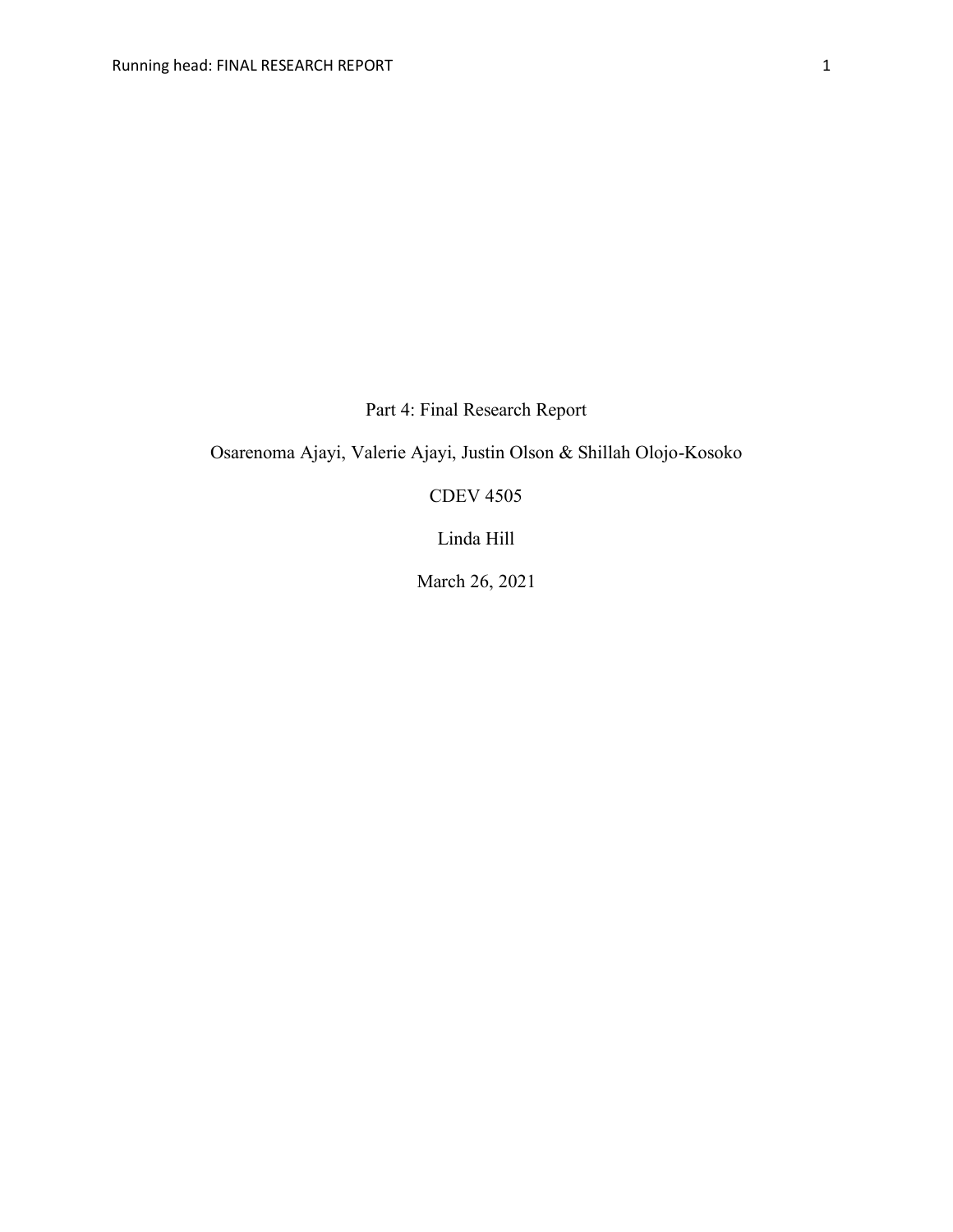## **Abstract**

This report looks at the impact that Covid-19 has had on accessible housing in the South Etobicoke area. This report is aimed at reducing homelessness and precariously housed situations amongst the low-income population in South Etobicoke. This report gathers information on this issue in hopes of assisting LAMP Community Health Centre on a larger three-year affordable housing project. The report collects secondary data through an interviewing process with agencies and organizations in the South Etobicoke area. We interviewed service providers in contact with low-income earners of South Etobicoke area. Interviews were carried out over the phone with predetermined questions. Data was recorded as it is revealed. Recorded data were later analyzed, and themes were gathered. Through this process, the information collected states that since the pandemic begun more people are struggling to access affordable housing due to job loss and financial instability. If housing market prices continue to rise exponentially, the problem will only get worse. Balancing out the market prices and minimum wage will ensure a reduction in homelessness and precariously housed situations.

## **Acknowledgements**

We would like to thank Salomeh Ahmadi (BHSc, MBA), Jasmin Dooh (Health Promoter Community Relations Specialist, LAMP Community Health Centre), and Daniel Plant for their untiring and ongoing support in conducting this research study. We are overly grateful for their helpful feedback. All remaining errors are our own.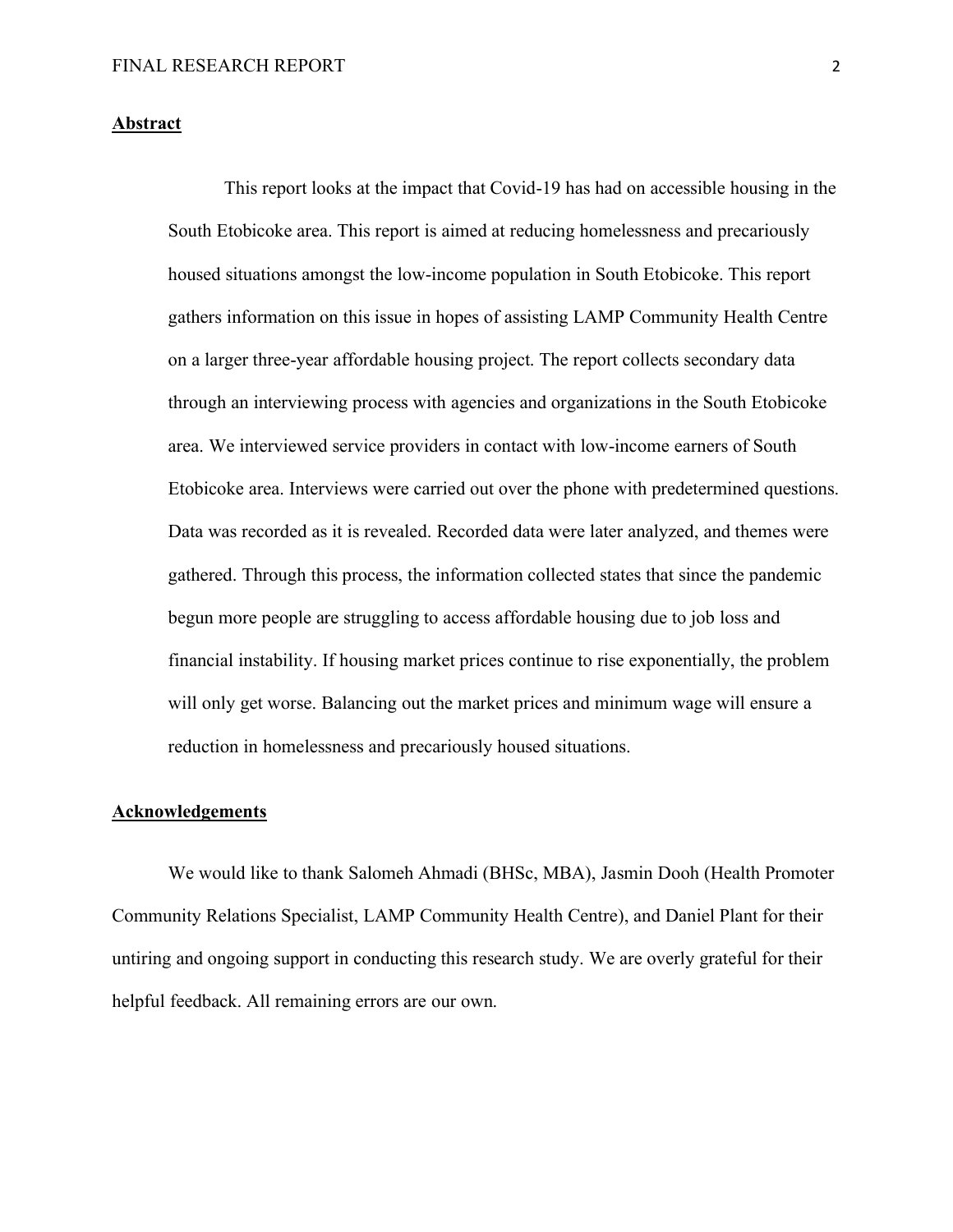## **Introduction**

 The dearth of affordable housing and its adequacy has been a rising emergency in Canada; one of which is most felt in metropolitan regions such as Toronto, Montreal, and Vancouver. Marginalized groups such as those with mental health, low-income earners, and immigrants undergo hardship in finding affordable housing (Pinki, 2019). Factors that make housing unaffordable include high cost of living, low wages, rising rental costs, long application processing times, lack of desirable employment, as well as one's status in the country. These factors force the majority of marginalized groups to accept housing that is either inadequate or unaffordable. People who are precariously housed face hunger, poverty, overcrowding, and are at extreme risk of homelessness.

Toronto being the most sought out destination for newcomers/settlers is one of the largest cities within North America with a population of approximately 6 million in the Census Metropolitan Area (CMA) (Statistic Canada, 2016). According to one article, "many people sleeping in shelters are required to vacate the shelters each morning, leaving them without a place to go" (Wong, Chen, Dicipulo, Weiss, Sleet & Francescutti, 2020, para. 3).

Accessibility to affordable housing is a major problem among low-income households and with the increase in housing prices in the South Etobicoke community there is more poverty and homelessness among community members. The pandemic has added an extra layer of complexity for persons seeking affordable housing.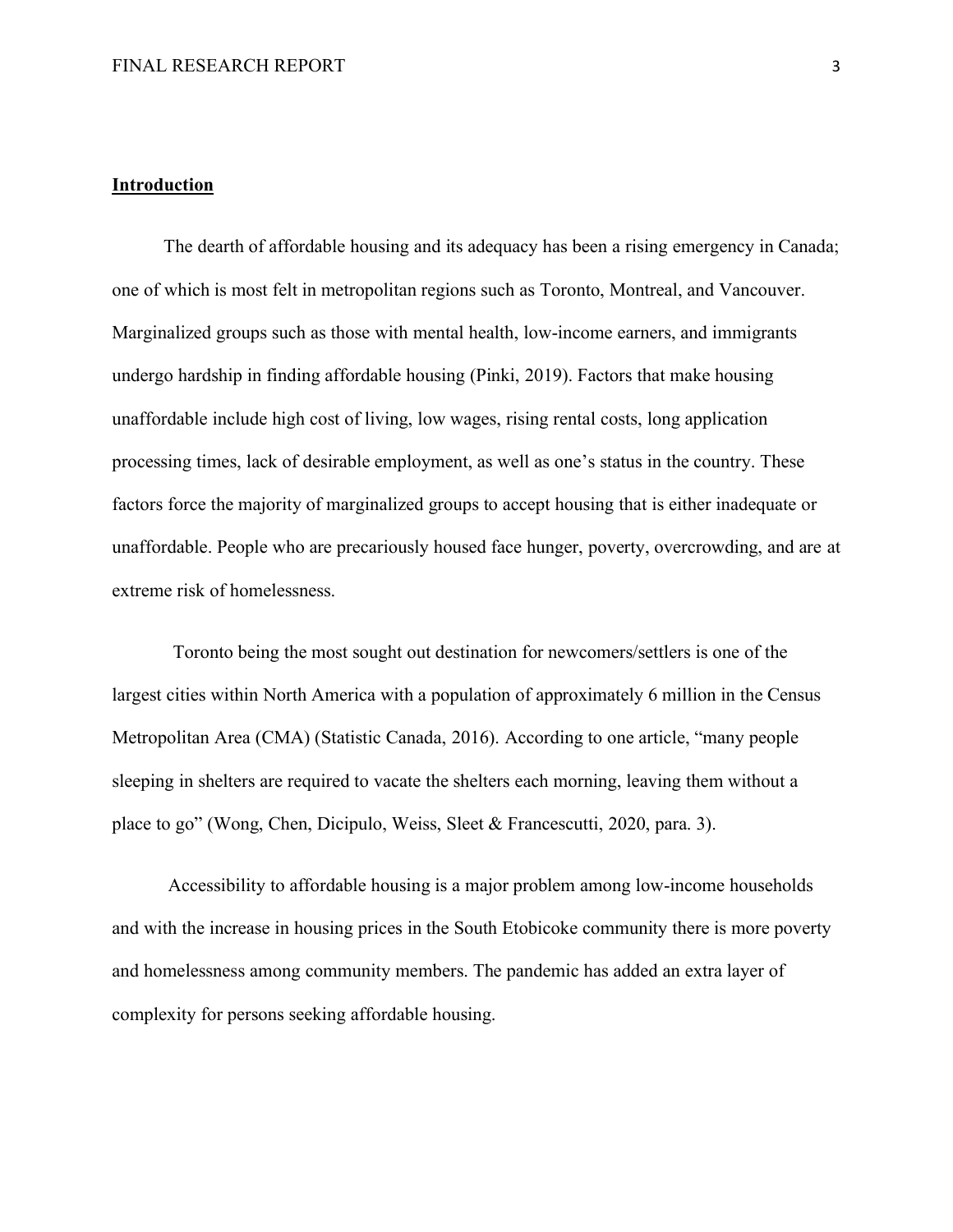## **Project Focus**

This project gathered information about the impact of COVID on accessible housing in the South Etobicoke community to help inform advocacy work aimed at reducing homelessness and under-housing of low-income individuals and families. This project also assisted the LAMP Community Health Center in building relationships and informing service providers about the broader 3-year research project they are doing. This project also offers the opportunity to begin building relationships in addition to gathering information.

# **Research Question(s)**

1). Tell me a bit about how your organization is navigating Covid-19 and providing frontline services.

2). How has Covid-19 impacted low-income individuals and families with regards to their housing situations?

3). What are the demographics of people who sought out your services with regards to affordable housing?

4). What are the challenges that your clients face when accessing affordable housing and how has Covid-19 impacted that?

5). What are the housing needs for your region for low-income earners and those who are homeless?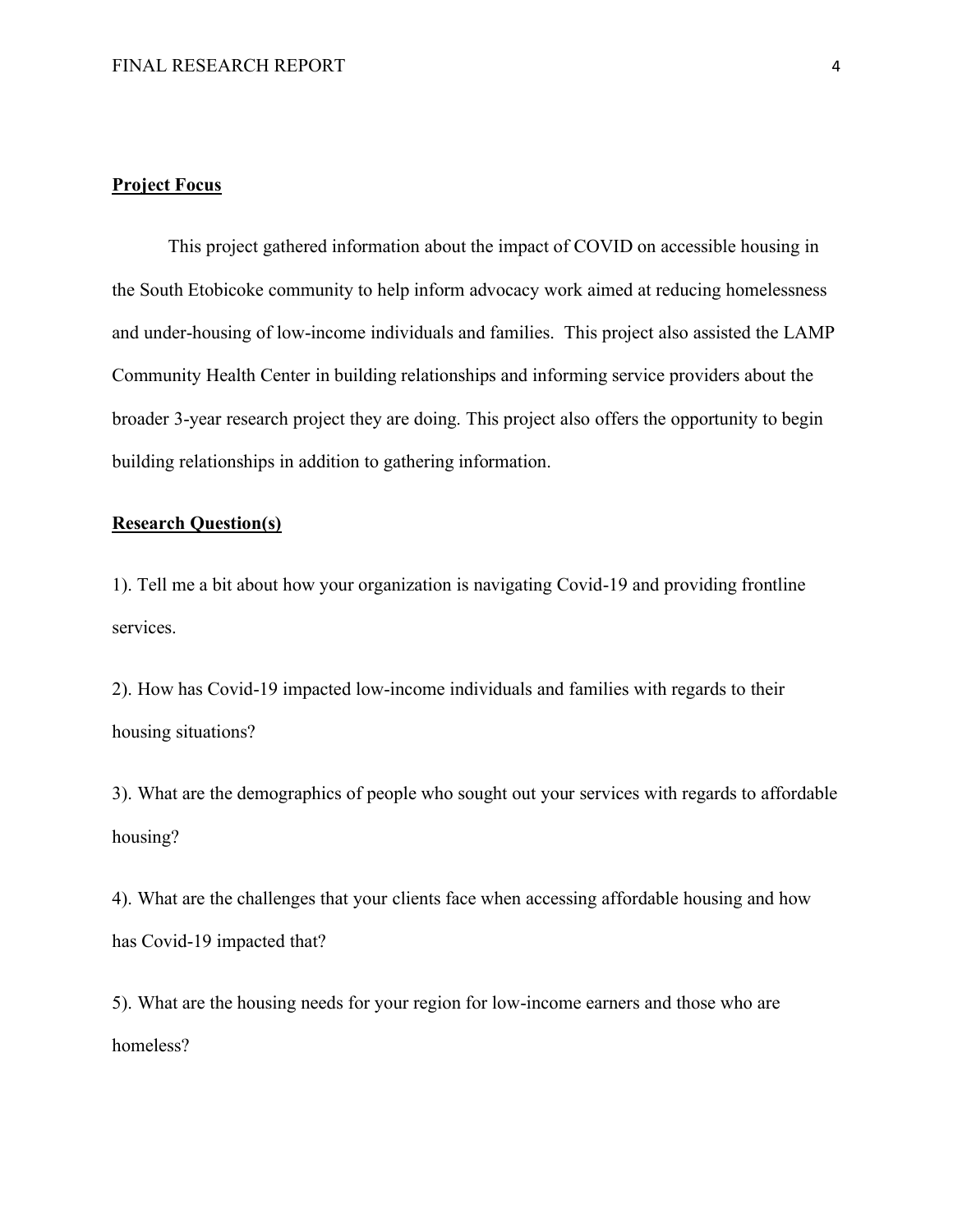6). How has the restrictions of Covid-19 and lack of affordable housing impacted the mental and social development of children from low-income marginalized households?

## **Literature Review**

There have been many studies on the affordable housing crisis among low-income individuals and the cause that leads to homelessness. According to Fraser, Pierse, Chisholm, &Cook (2019), poverty, ethnicity and racism, substance use, mental health, sexual abuse, foster care, LGBTIQ+ discrimination and stigma, breakdown of family relationships, survival sex and sex work, physical Ill-health and HIV and shelter inaccessibility are the main cause that lead to homelessness. Kattari $\&$  Begun (2017) and Kneebon (2018), shared a similar conclusion that states many individuals are usually underpaid as a result of that, they are unable to keep their rent going due to rent increases this can lead to one being homeless. Poverty and homelessness can create a lack of access to different options which can lead to survival sex and sex work. Marginalized people and homeless population face health issues such as HIV and other sexually transmitted diseases (Kattari & Begun, 2017). Restricted options and not having access to affordable housing can make individuals vulnerable and homeless (Claveau, 2020). Logan &Murdie (2014), based their methodology on a questionnaire survey and qualitative evidence from photovoice analysis. While Walsh, Hanley, Ives, &Hordyk (2016), used a semi-structured open-ended interview method on 26 female newcomer participants who had experienced housing insecurity and 5 female shelter staff. Frase et al., 2019; Kattari & Begun, 2017; Kneebone, 2018; Patterson & Holden, 2012; Green, Venkatachalam & Daniel, 2013, reported that lack of access to affordability resulted in inadequate housing, mental health, poverty, overcrowding, and social exclusion. "Push and pull" factors are another major cause of homelessness for immigrants or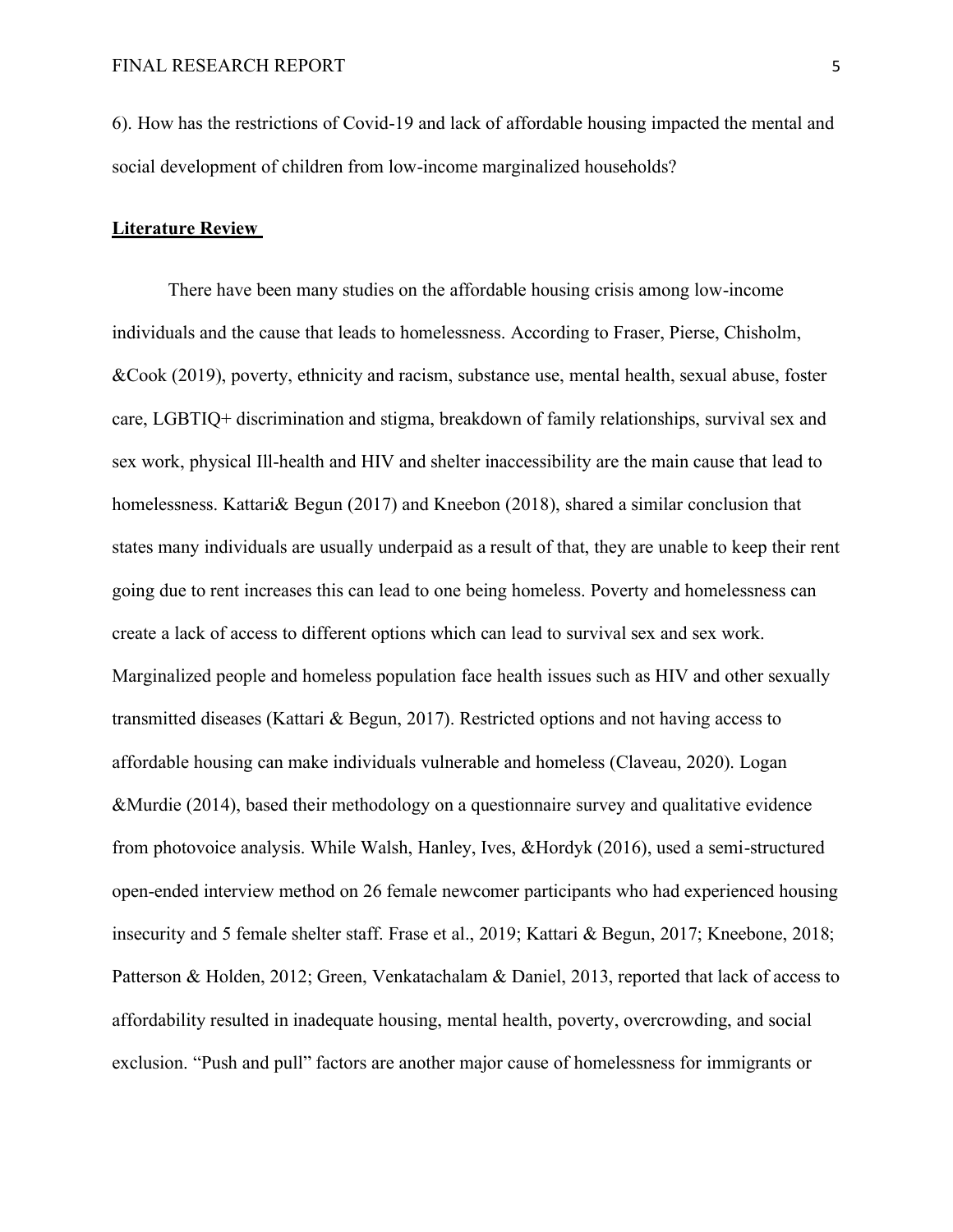migrants (Teixeira, 2014; Preston et al., 2009; Mensah & Williams, 2014; Logan &Murdie, 2016). Other factors include an increase in rental prices and long application processes.

Research has found that 30.5% of a single household are in poor condition due to neglect, overcrowding or cost of housing than 30% of their income and the average market rate for a decent unit renter is unaffordable (Leviten-Reid & Parker, 2018). All the research studies conducted showed that stigma, oppressions faced by the marginalized people, and low-income individuals are all victims of homelessness due to surrounding circumstances of underpaid jobs, lack of access to affordable housing, inadequate housing, and mental health. Many studies agreed that restricted options, poverty, high renter price, and unstable employment resulted in homelessness. (Fraser, Pierse, Chrisholm, & Cook, 2019; Leviten-Reid & Parker, 2018; Teixeira, 2014; Preston et al., 2009; Mensah & Williams, 2014; Logan &Murdie, 2016; Kattari& Begun, 2017; Kneebone, 2018; Patterson & Holden, 2012; Green, Venkatachalam & Daniel, 2013).

Many individuals are unable to afford other basic life necessities because most of them use 80 percent of their income to pay their rent and are often left to struggle to meet other basic human needs such as medications, food, and transportation (Kneebone, 2019). These are just some of the factors that go into the tough reality that low-income populations of South Etobicoke are facing with limited access to affordable housing. The rising rental prices, current wages, and lack of access to resources have led to a higher number of homeless people in the Toronto area. To address this issue, some of our articles suggest a systemic change such as gathering information on this will help improve knowledge and educational perspectives on this topic. Another system change suggested by some of the articles is that by generating awareness people will evolve their perspectives on affordable housing and also reduce stigma on the homeless population.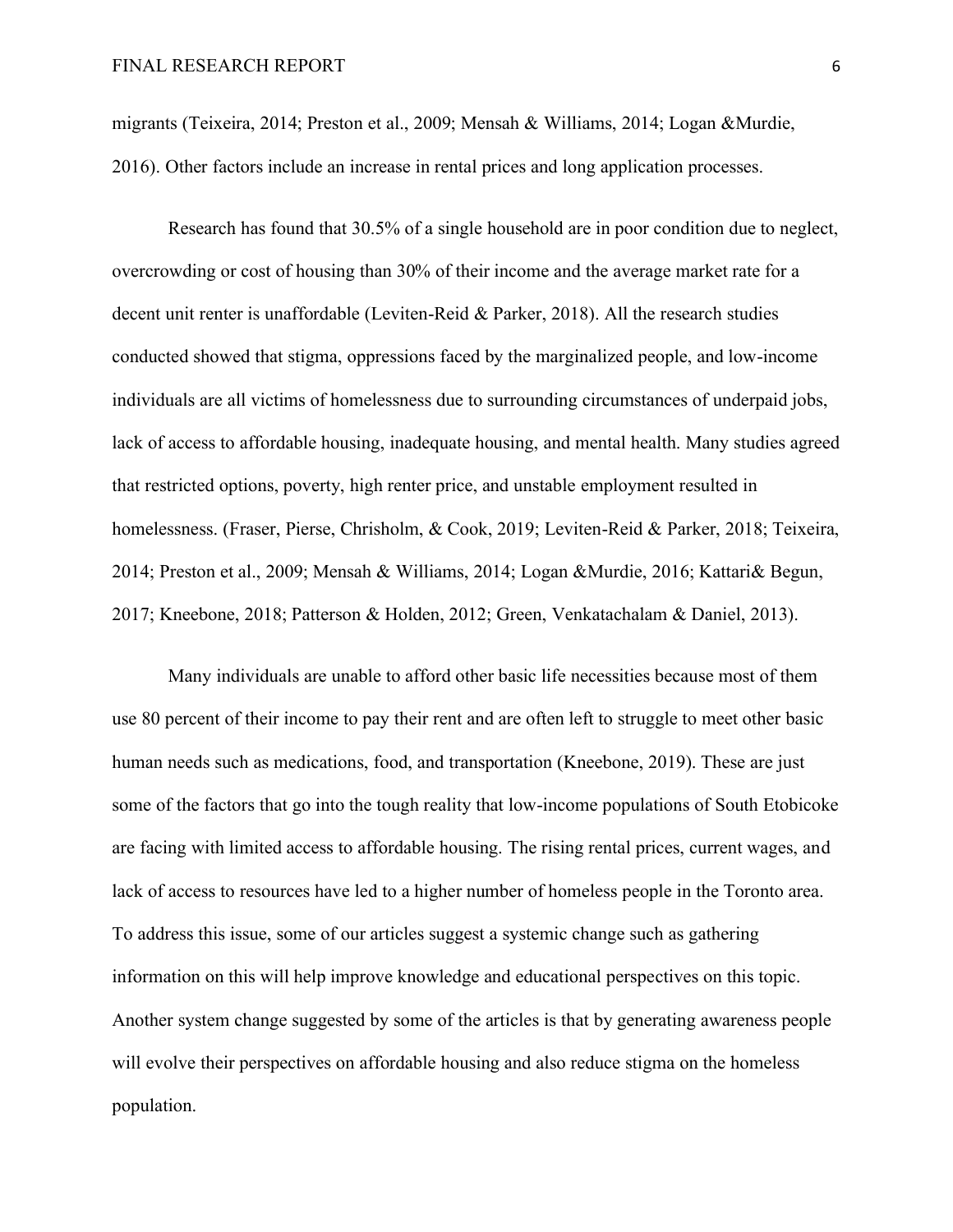## **Project Design**

The epistemological perspective we worked from obtains secondary data from frontline workers that work directly with low-income individuals who are experiencing a lack of affordable housing in the South Etobicoke area to gain knowledge about the research questions. Obtaining secondary data from these frontline workers allowed the researchers to gather rich information about how covid has impacted low-income individuals with regards to affordable housing. This information can be used by LAMP to create awareness about the seriousness of the lack of affordable housing affecting low-income individuals residing in the South Etobicoke region and as well as the impact of covid-19. Additionally, working with other service providers in obtaining secondary information may help to strengthen the LAMP's existing relationships and inform these service providers about the LAMP 3 years research project.

The researchers of this qualitative research study conducted interviews over the phone with frontline workers from several service providers in South Etobicoke and the interviews were recorded. Recording the interview process allowed the researchers the opportunity to capture all valuable information as it is revealed. Recording the conversation of the researchers and the frontline workers allowed the researchers of this study to "transcribe" information or simply work from the taped conversations later on. This allowed the researchers to play the recorded information at any time or over again to be able to write out all the important information that was shared. Recording the conversation also helped to ensure that the researchers were able to sense what the participants were trying to communicate by listening or paying attention to their voice tones.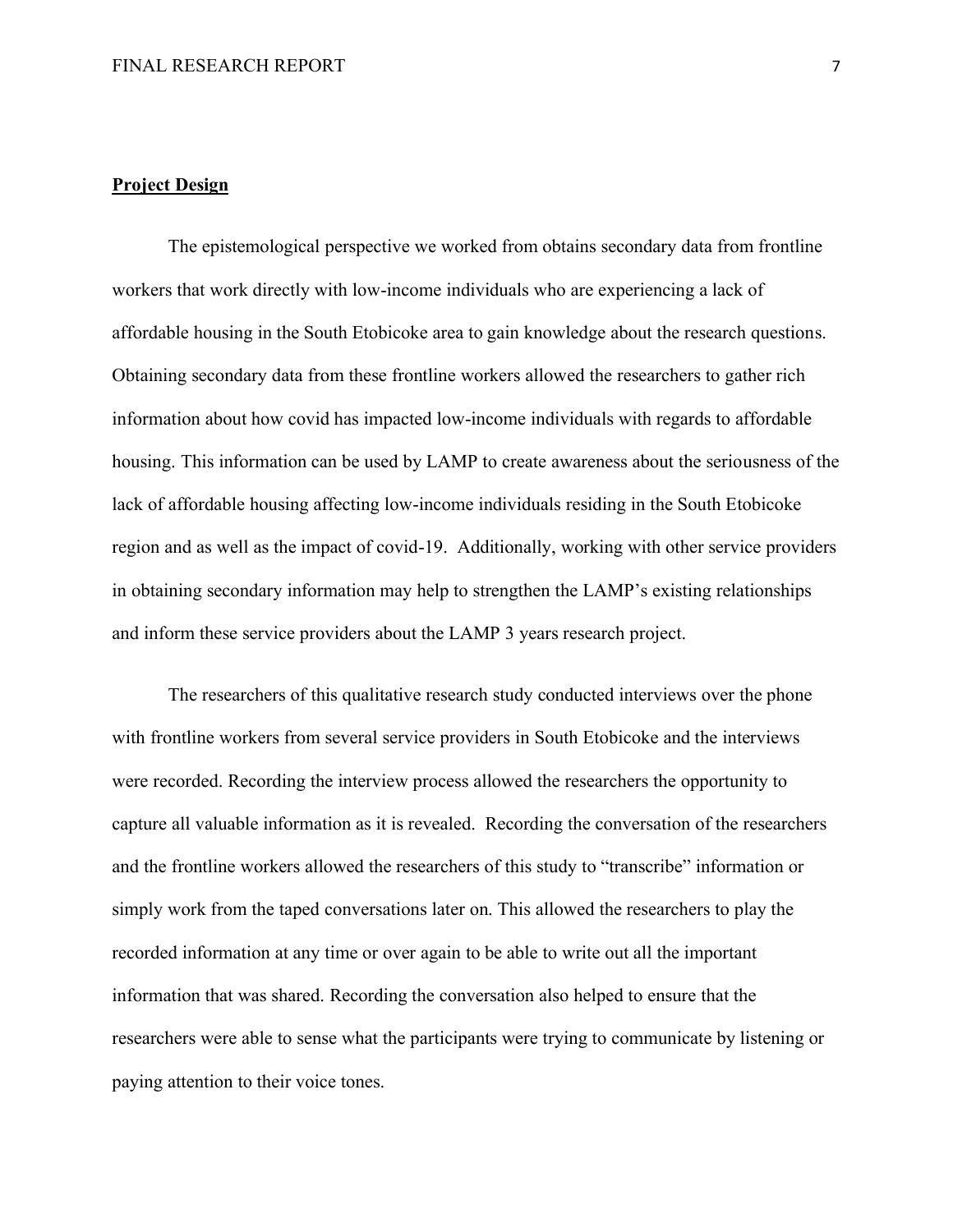The researcher collected data from the frontline workers from different organizations that partner with LAMP. Due to COVID-19, it was hard to collect data from primary sources, therefore, secondary data was collected through several service providers in South Etobicoke. There was rich information on the impact that covid-19 has on the low-income housing community in South Etobicoke through this data. As well, front-line workers are often in regular communication with people from low-income communities. This helped to generate discussion and more awareness from a personal and statistical perspective. With this being a qualitative study, it helped the researcher to gather a good foundational perspective on covid-19 and its effects on the low-income community.

The researchers of this study carried out thorough research on various service providers located in South Etobicoke. The gathered list was sent to our partner (LAMP Community Health Center) for further review. LAMP was able to decide which of the service providers to reach out to. Once that was determined, LAMP sent out an email to the service providers that they have chosen, informing them of this research and obtaining permission for the date and time that the researchers can call to carry out the interview. Once this step was reached, the researchers of this study sent out a follow-up email, letting the frontline workers of the selected organizations know about who we are and thanking them for allowing us to interview their frontline staff. On the day of the interview, each researcher had an opportunity to ask the frontline worker the already formulated interview questions while following all proper ethical principles. With the frontline workers' consent, the interview was recorded. The recorded data was later reviewed by members of this research team and information provided was carefully written and later analyzed.

An interview research method was utilized to collect secondary information. The interviews were conducted over the phone in the form of a formal approach whereby questions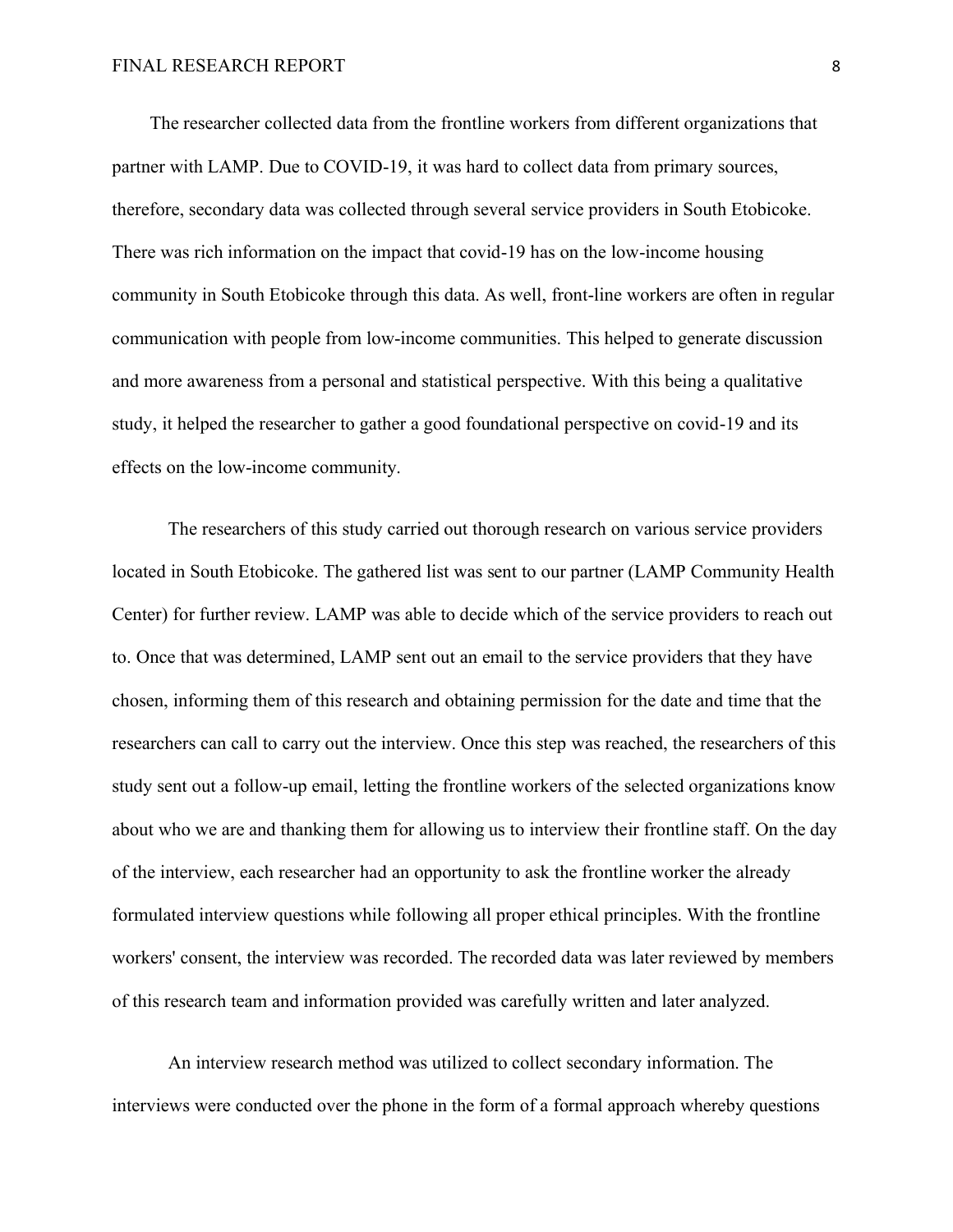are asked in a predetermined manner. By doing so, the interviewee was given the space to speak freely as well as enabling all necessary questions relating to the research to be well covered and answered. Also, the interview was audiotaped to capture everything that was said; but of course, permission was obtained before doing so.

#### **Ethical Considerations**

Research ethics are the core aspect of every research work, as well as the foundation of research design. Researchers must take the steps to ensure that the research design directly addresses the research questions; this means that the conclusions of the study must connect to the questions modelled and the results. Some of the ethical issues that might arise during the research are confidentiality, conflict of interest, risk of harm, voluntary participation, and consent. According to TCPS 2 guidelines and Humber's Ethics Policy states that "Respect for human dignity requires that research involving humans be conducted…respect and consideration that they are due" (Government of Canada, 2018 & Humber College, 2012).

 To make sure that ethical consideration was put in place and ensuring that no one is harmed while conducting the research, the researchers adhered to the core principles, which are:

Respect for Persons: Always seeking their free, learnt, and continuing consent while conducting the research, either by exercising their autonomy ability or seeking consent from an authorized third party who is trusted to make decisions on their behalf. Since interviews were conducted over the phone, it was necessary to have it audiotaped to capture everything that was said; therefore, participants' consent to record the sessions were exercised. The participants were sent consent forms to read and sign before any interview commenced. While conducting the interview, participants were constantly reminded that they can exercise their right to withdraw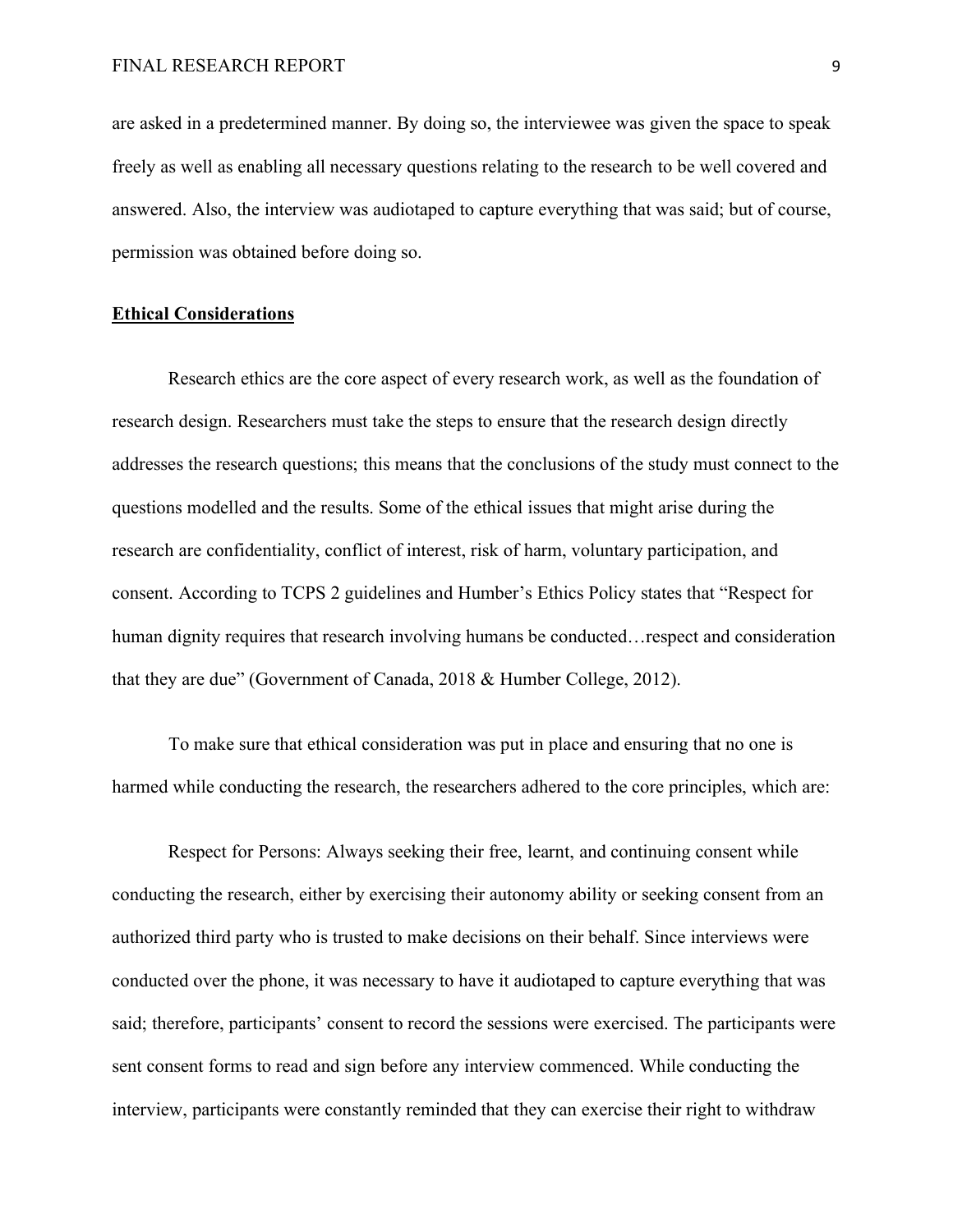#### FINAL RESEARCH REPORT 10

from the research at any time, if they choose not to continue with the participation. In addition to following the core principles guideline of 'Respect for Persons', a commitment to accountability and transparency while conducting this study. It was made sure that information was readily available to participants, as well as being honest throughout the entire time of communication.

Concern for Welfare: Researchers are to provide participants with enough/adequate information to effectively assess risks and potential benefits linked with their participation in the research. Before interviews commenced, a well detailed email that explained how identities are going to be hidden and how the data that is being collected are going to be destroyed right after the research approval were all thoroughly explained to all participants. Additionally, data was collected using a secondary data collection method, whereby frontline workers were interviewed based on what the population of those that are being researched seek from their services. Therefore, names of the participants were completely cloaked to hide their identities.

Justice: Researchers making sure that participants are treated fairly and equitably. Individuals or groups whose situations cause them to be vulnerable or marginalized might need to be given special attention to be treated impartially in the research. Also, once data is analyzed and before published, it will be sent back to the organizations to make sure that the frontline workers get the opportunity to review it and know that the information that they presented was well captured and accurate. This way, the researchers can demonstrate transparency and honesty, which are some of the core principles of the ethical guidelines when conducting research that involves human participants.

## **Geographic Location**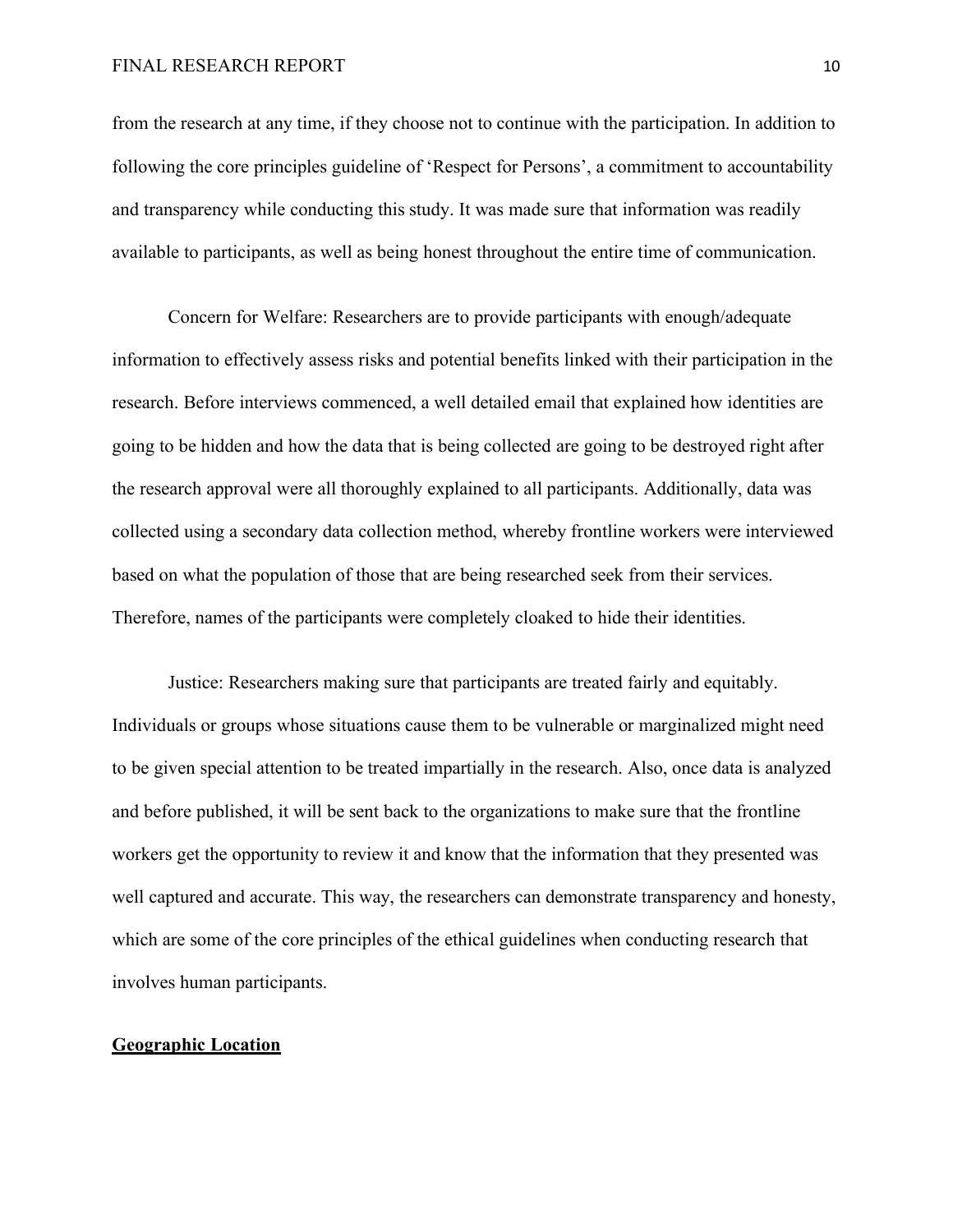The geographical location of the people that is being researched is in Ontario, Canada. These individuals reside in South Etobicoke and usually access the resources and services of agencies located in South Etobicoke.

#### **The Population You Are Working With**

The population that we are working with are people of low-income earners, various age groups/works of life and individuals who are experiencing difficulty with affordable housing. These individuals sometimes are unable to pay their rent due to high rent prices. These individuals also live-in precarious situations whereby they might not have a safe place to sleep sometimes. Additionally, some of these individuals live in overcrowded homes because of their financial instability and renting with other people is usually the only way they can live in a home as they get to share their rent with other people. Some individuals also live-in homes that are in poor sanitary conditions such as molds and bedbugs. We also worked with families that have young children staying at home during this covid-19 period. These children are sometimes developing negative mental health issues as most of the homes that they reside in are in poor conditions.

Organization Name: LAMP Community Health Center

Mission Statement: "A leader in promoting and advocating for physical, mental and social wellbeing through inclusive, integrated community programs and health care services" (LAMP, 2021).

Vision Statement: "Achieving community health and well-being together" (LAMP, 2021).

## **Researcher 1 Identity**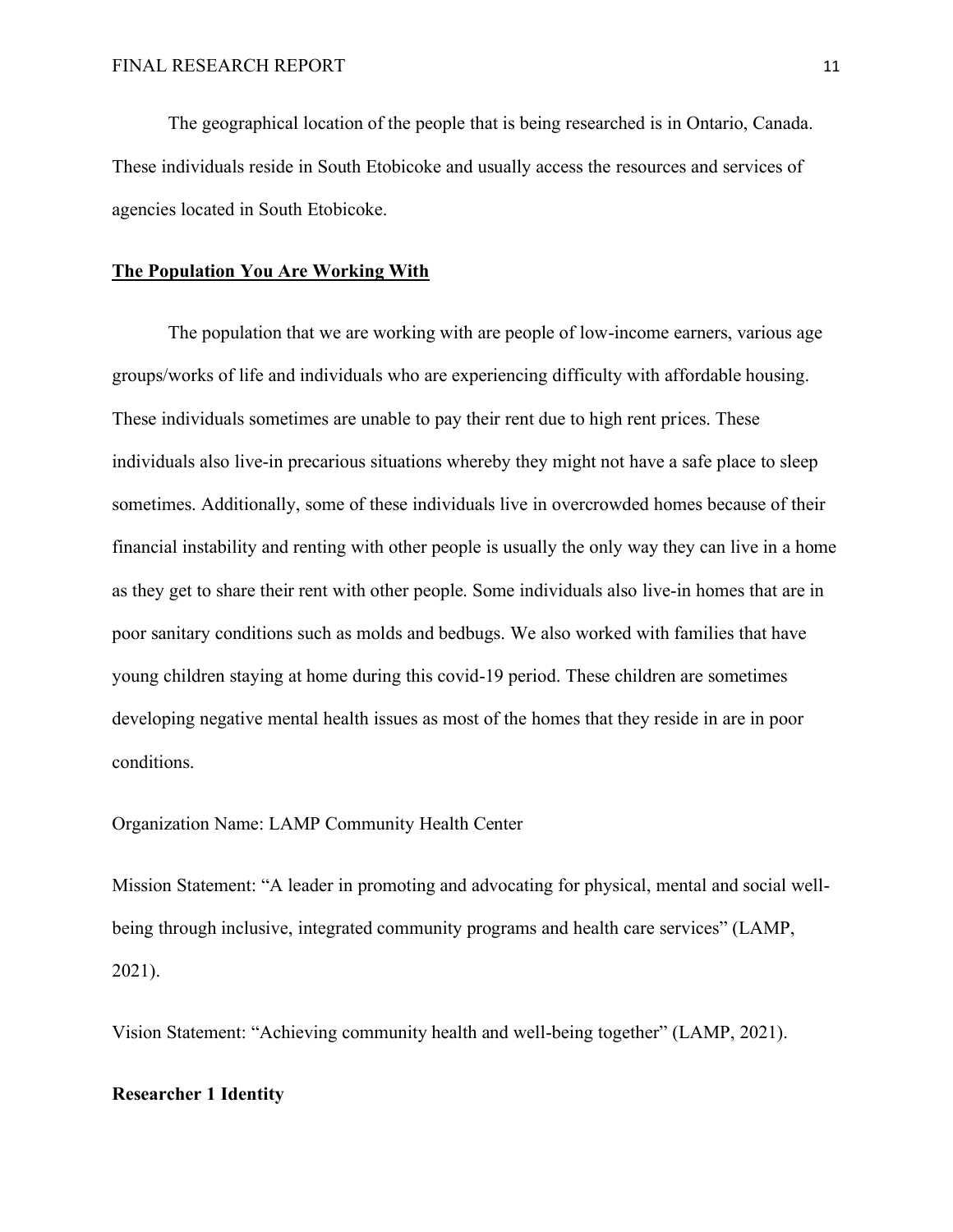As a researcher in this project, I am a young woman who is renting her apartment in Ontario, Canada. I live in a one-bedroom apartment by myself and I reside in Malton Ontario. I have also been impacted by the issue of high rent prices and I know how hard I have to work while managing full-time studies to be able to have enough money to pay my rent. I also understand the fear of not being able to pay my rent and the possibility of losing my apartment and maybe ending up sleeping in one of the available shelters in Malton, Ontario. I pay 1,300 dollars every month for my rent and I usually feel like the rent cost is too high and sometimes I get overwhelmed about how pricey rent is in Ontario. One way my identity and how it informed how I relate to the research is just having that understanding of what low-income individuals in South Etobicoke are experiencing due to the high cost of rent and fears of losing their homes or apartments. I can step into their shoes and understand to some degree what this population is going through and also know that the affordable housing crisis is a huge problem in Ontario and deserves some form of awareness and solutions.

## **Researcher 2 Identity**

As a single parent and a full-time student, being a researcher in this research study, I can relate to some of the themes that were identified in the data collection. Income instability happens to be one of the greatest hardships that affect families and the ability for them to rent homes. It has been a struggle to financially keep the home going since I got laid off from work, especially with the increase of rent due to the pandemic. I can identify with the hardships faced by those being researched as I can see myself in them, especially having to deal with the mental health associated with it.

## **Researcher 3 Identity**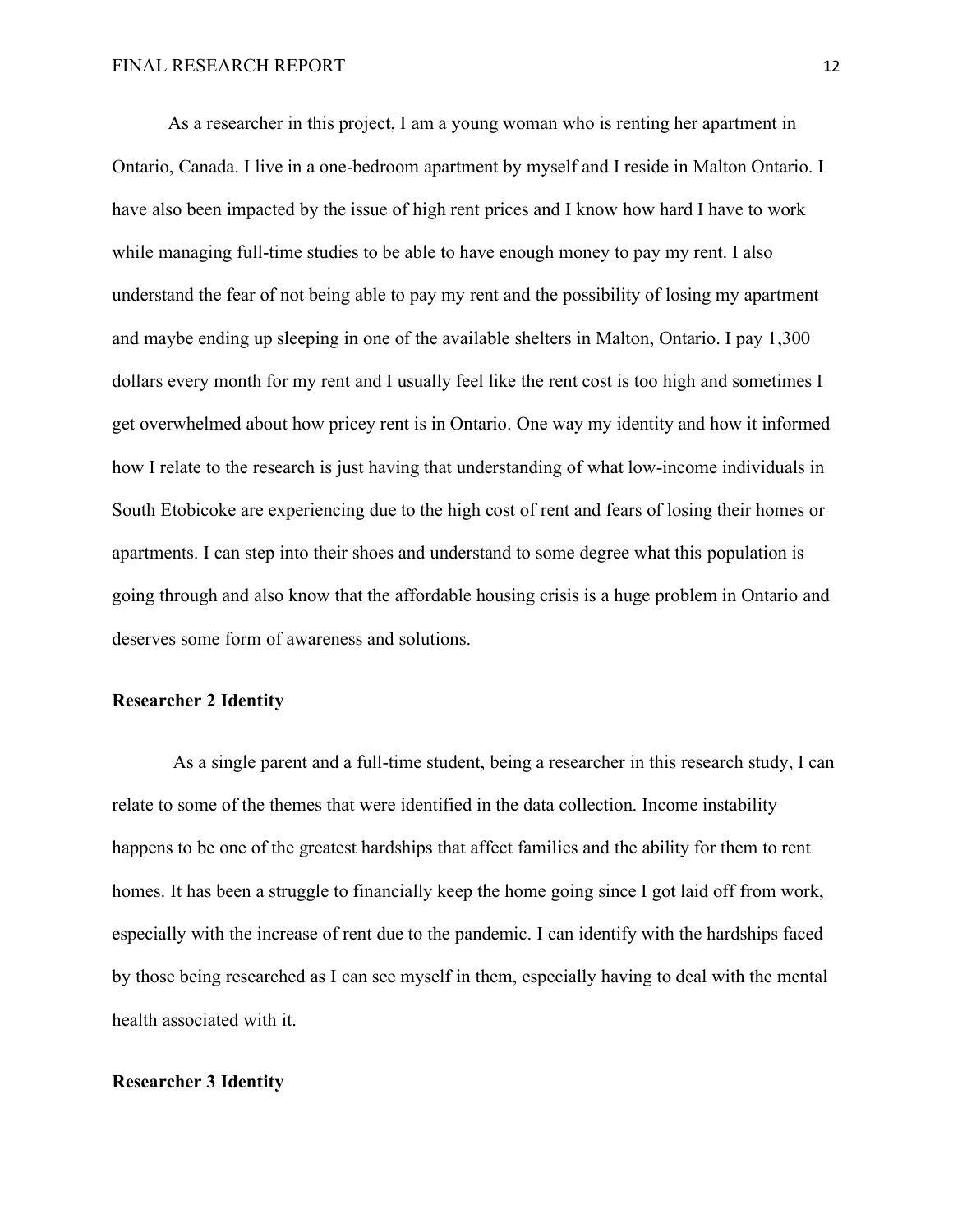As a single person and a full-time student who live in a rental apartment in Toronto, I was able to relate to some of the struggles and the financial instability that was identified in the research findings. The struggle to constantly make sure that my rent is paid at all times in other not to be evicted from my apartment is one of the hardest things I have to keep doing so I have a roof over my head. We know the cost of living in Toronto is extremely high many people like myself are feeding on minimal wage income and living on paycheck to paycheck in other to survive daily. During the research findings, I was able to identify with the hardship and struggles these low-income earners in the South Etobicoke area are facing and at the same time share the same similar housing problem experienced with these target populations.

#### **Researcher 4 Identity**

Being a student, it is easy to relate to the struggles currently going on relating to affordable housing. There is a constant sense of budgeting every day. Ensuring that needs are met, and I am reminding myself to save money wisely. As the housing market is extremely high, and for people on a minimal income such as I and many other students it becomes a struggle to balance all the books. During this project, I generated new perspectives and an appreciation for the hardships that people experience daily. It allows me to grow educationally and personally.

## **Key Findings**

## Financial Instability

Also known as income instability that is sometimes conceived of as a type of household chaos, or as a mechanism by which family instability affects family life.

## Risk of Eviction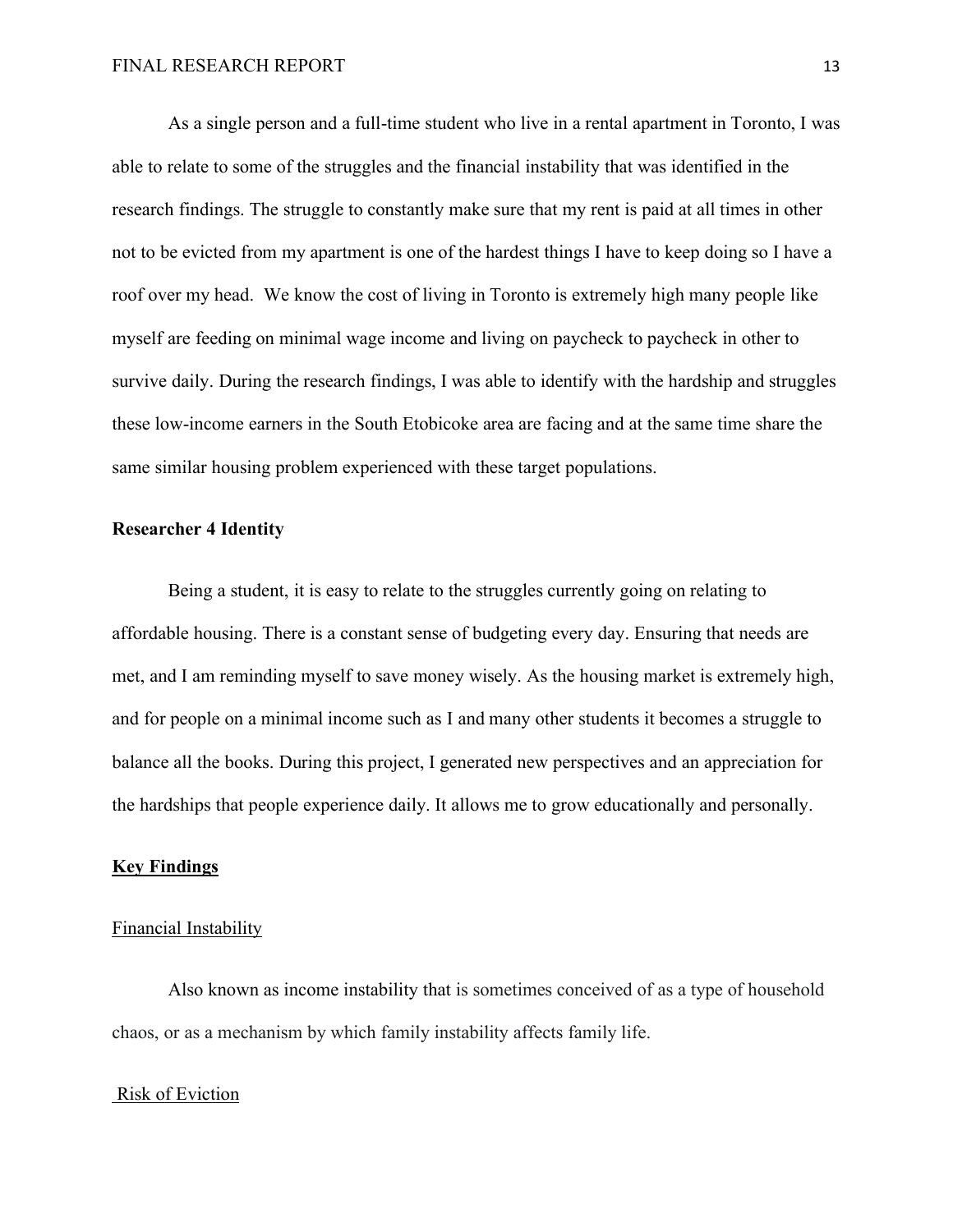The removal of a tenant or any other occupier from their occupation.

## High Rent Cost

Also known as housing unaffordability is defined as households that spend 30% or more of their total household income on shelter expenses.

## Poor housing Conditions

Also known as bad housing. Bad housing covers a wide range of issues, including homelessness, overcrowding, insecurity, housing that is in poor physical condition, and living in deprived neighbourhoods.

## Food Insecurity

Food insecurity is the inability to acquire or consume an adequate diet quality or sufficient quantity of food in socially acceptable ways, or the uncertainty that one will be able to do so. Household food insecurity is often linked with the household's financial ability to access adequate food.

## **Overcrowding**

This is a situation where the number of people surpasses the capacity of the dwelling space available.

# Cheaper Rent Prices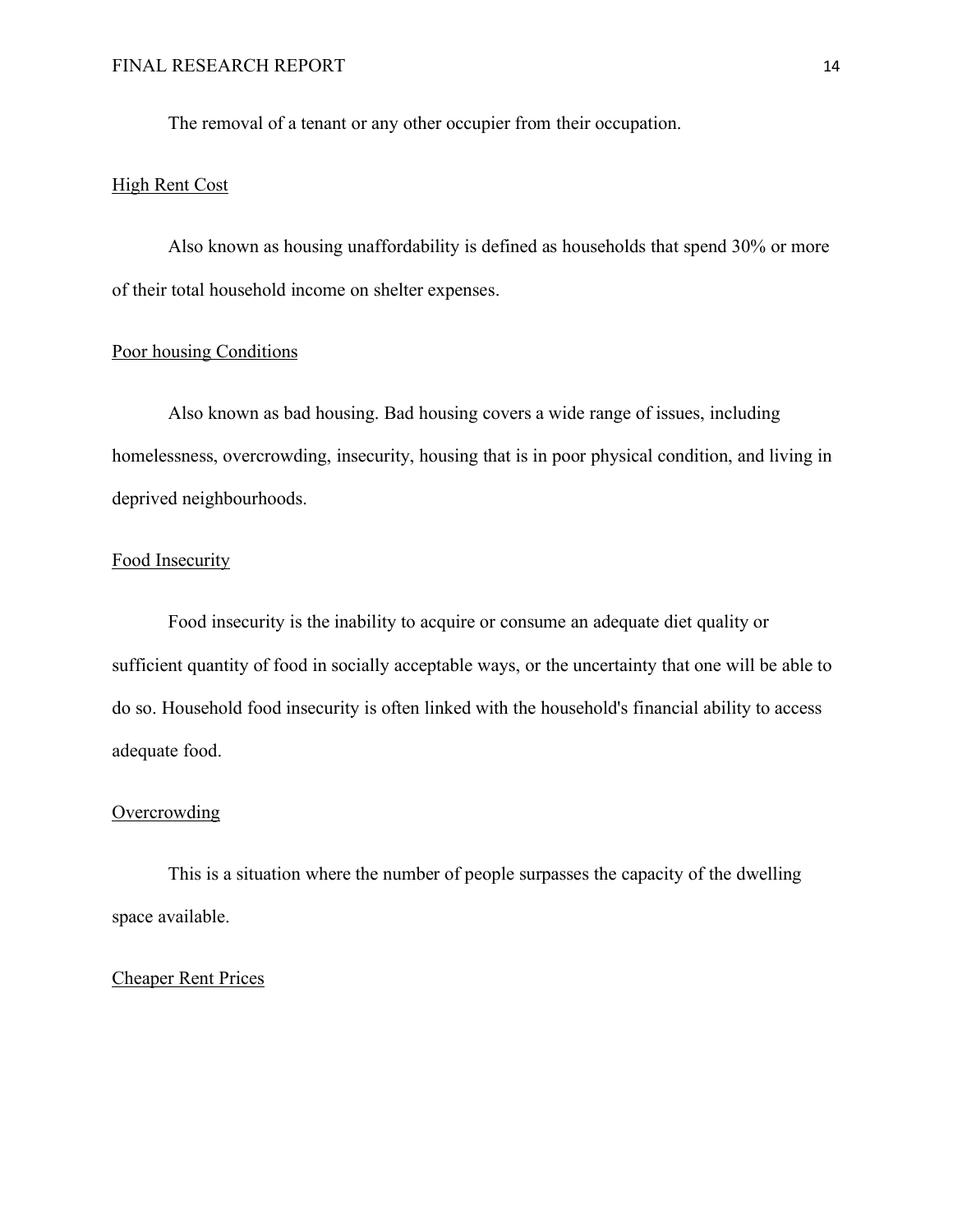Also known as Affordable housing and it can be defined as housing where the total monthly shelter cost (including heat and hydro) is at or below Toronto's average market rent (AMR) by unit type.

## Negative Mental Health

Symptoms of anxiety, depression, and psychological distress.

# **Key Findings Meanings**

The key themes that emerged in the research were: financial instability, risk of eviction, high rent cost, poor housing condition, food insecurity, overcrowding, cheaper rent prices, and negative mental health.



*Figure 1*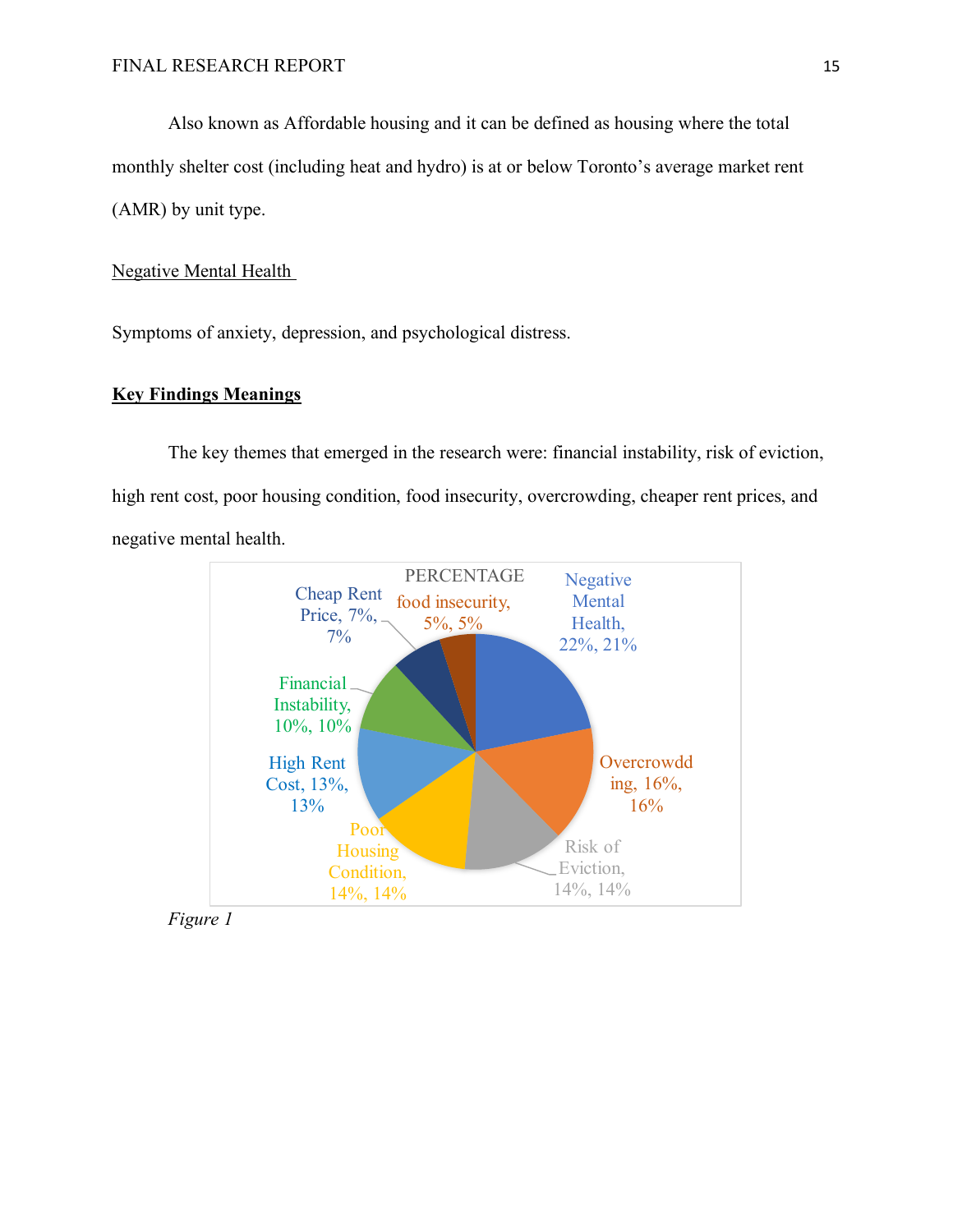#### FINAL RESEARCH REPORT 16

## *3.*1*. causes of homelessness*

## 3.1.1. Financial instability

During the research findings, the result shows 10% of individuals can not access adequate housing due to financial instability. Insufficient income is most likely to cause homelessness among low-income earners. This can also create a state of financial instability that can lead people to be unable to maintain or keep their rent going.

## 3.1.2. Risk of eviction

During the research findings, the result shows 14% of low-income earners are facing a high risk of eviction. The removal of a person from their home is another factor that can lead to homelessness and poverty. It can be impossible for a person with a history of eviction to obtain new housing (Paradis, Wilson & Logan, 2014). In a situation like this, those who have history of eviction are required to be re-house in substandard housing. Individuals who are unable to afford their rent are at a greater risk of eviction.

#### 3.1.3. High rent cost

The research findings show that 13% of individuals spent most of their income on rent. The pricey market rate rent of acquiring adequate units is unaffordable. In big cities like the GTA and Metro Vancouver, low-income earners (minimum wage workers) can not afford a moderate one or two-bedroom unit (Canadian Centre for Policy Alternative, 2019). Rent in places like this is very high which live many low-income earners to become homeless.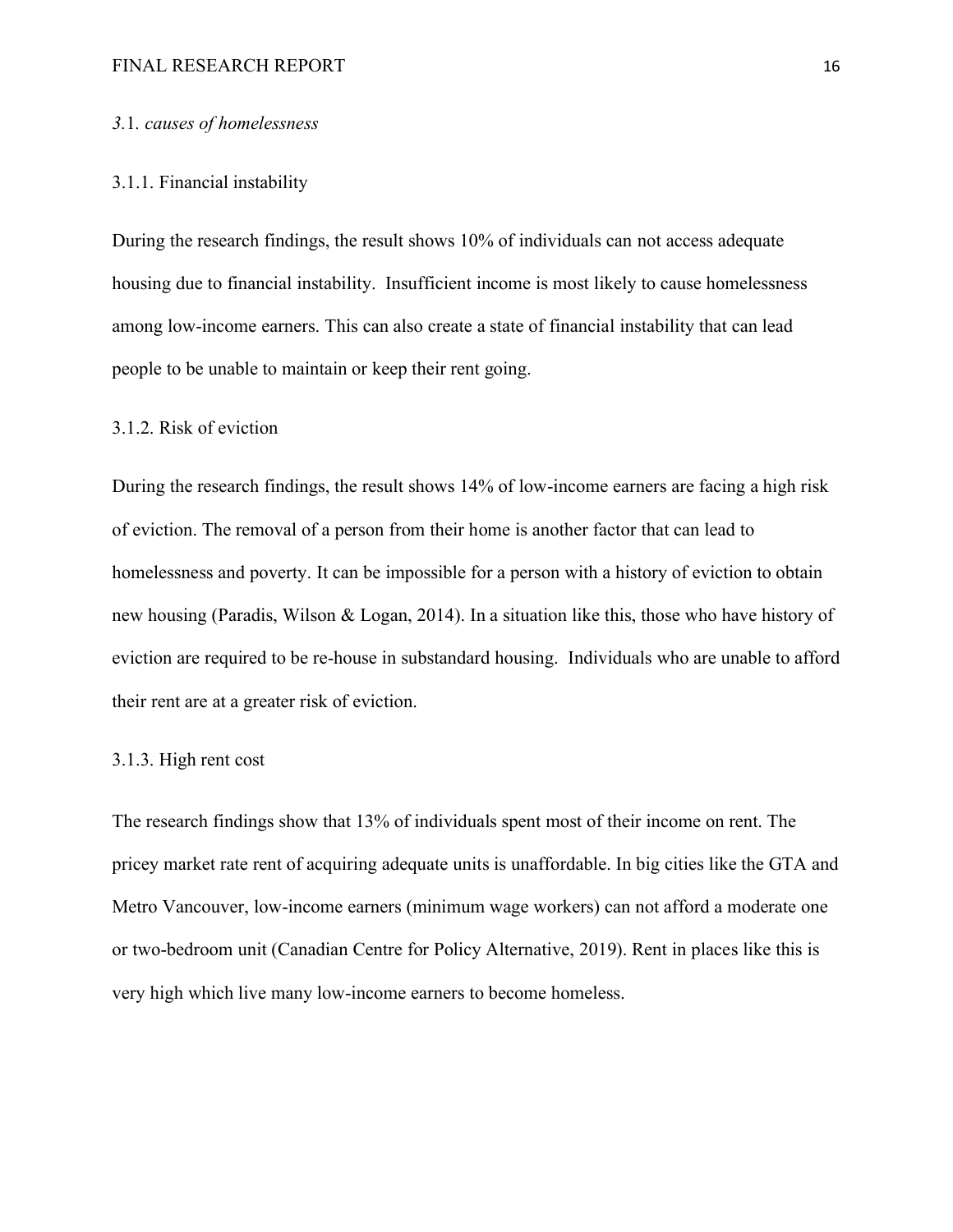#### FINAL RESEARCH REPORT 17

## 3.1.4. Poor Housing Condition

The analyzed data showed that 14% of the low-income individuals in the South Etobicoke area leave in substandard housing. Nine out of ten families in Toronto live in places that do not meet standards of adequacy (Paradis, 2016).

## 3.2.1. Food Insecurity

The research findings show 5% of people are unable to afford food. Food insecurity can negatively impact the individual's mental and physical health that led to depression, asthma in children and lowering their ability to thrive in school, while in adults, it increases chronic disorders such as depression, diabetes, and heart disease (HomelessHub, 2021).

## 3.2.2. Overcrowding

The result shows that 16% of low-income earners in the South Etobicoke area live in an overcrowded environment which restricts their privacy and causes conflict among individuals. Newcomers who moved in with other families when they arrive in Canada do find it hard to move into a place of their own due to discrimination and barriers with jobs and the rental market (Paradis, Wilson, & Logan, 2014).

## 3.2.3. Cheaper Rent Prices

The research findings show that 7% of people who reside in the South Etobicoke area are seeking to have cheaper rent prices (affordable housing). When the cost and access to housing are made affordable, the chances of people becoming homeless are more likely to reduce in numbers.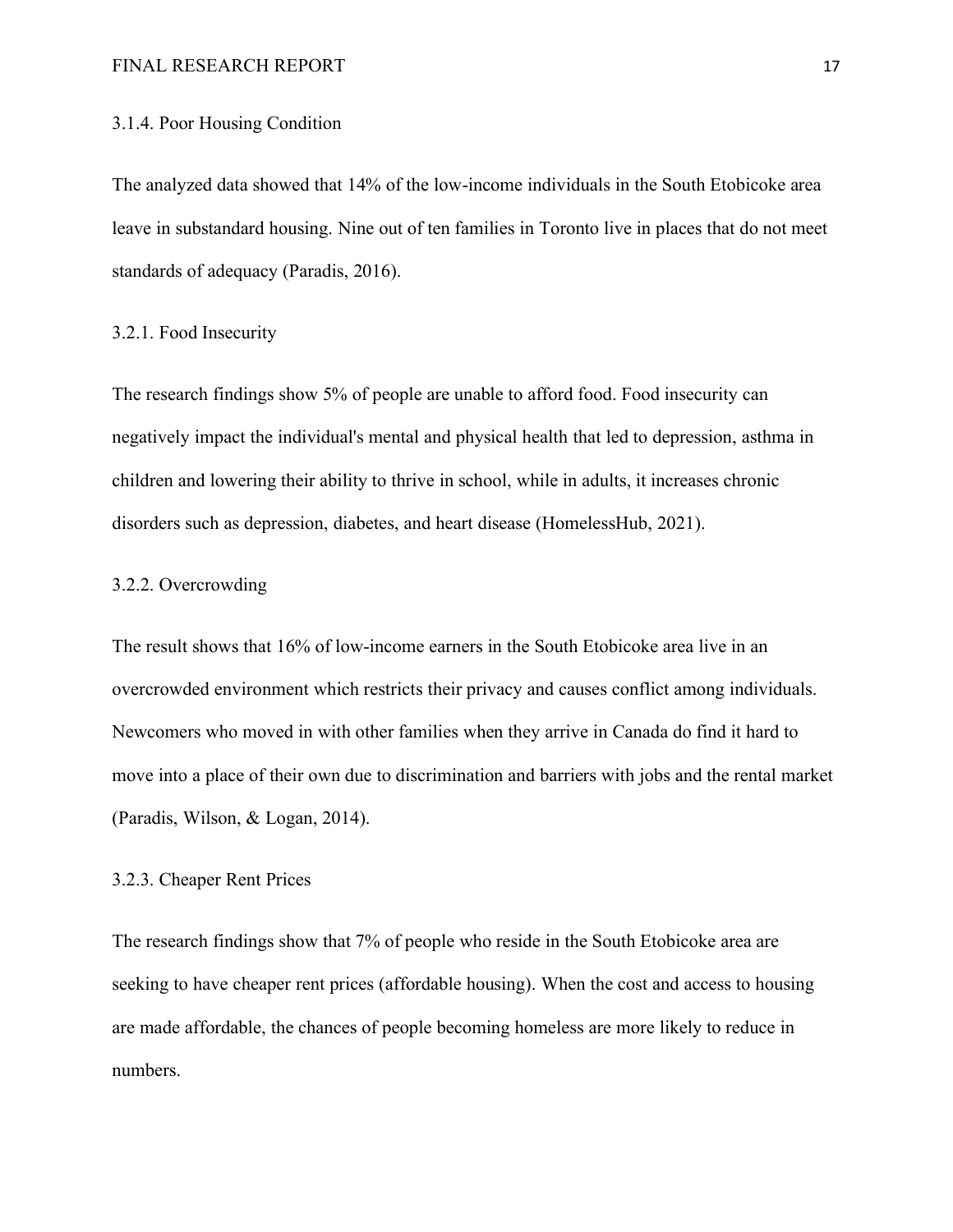## 3.2.4. Negative Mental Health

After conducting the interviews and analyzing the data, it was revealed that 22% of low-income earners residing in the South Etobicoke area experience negative mental health. This represents the percentage of children and families that are faced with deteriorated mental health due to overcrowding, limited space, and lack of socialization. The indicated number of people are forced to live in poor housing conditions and with Covid, they are unable to leave their homes. Adequate housing can create more opportunities and improve the health of children, youth, and adults

## **What your data shows – What story it tells**

To gather relevant information on how Covid-19 has impacted low-income earners and marginalized groups regarding finding accessible housing in the South Etobicoke region, secondary data collection was conducted through interviewing frontline workers. Each interview was thoroughly transcribed into text that enabled the data to be summarized into themes and categories. It was revealed that each theme emerged as a result of already having to deal with inadequate income, in addition to experiencing a pandemic. The categories and themes show how the pandemic has caused a great deal of stress on low-income individuals and marginalized families around housing security and other social determinants of health like mental health and well-being, unemployment, and access to education. It has enlarged the equity divide and caused tremendous hardship to low-income individuals and families. With the information gathered, it can help inform advocacy work aimed at reducing homelessness and under-housing of lowincome individuals and families.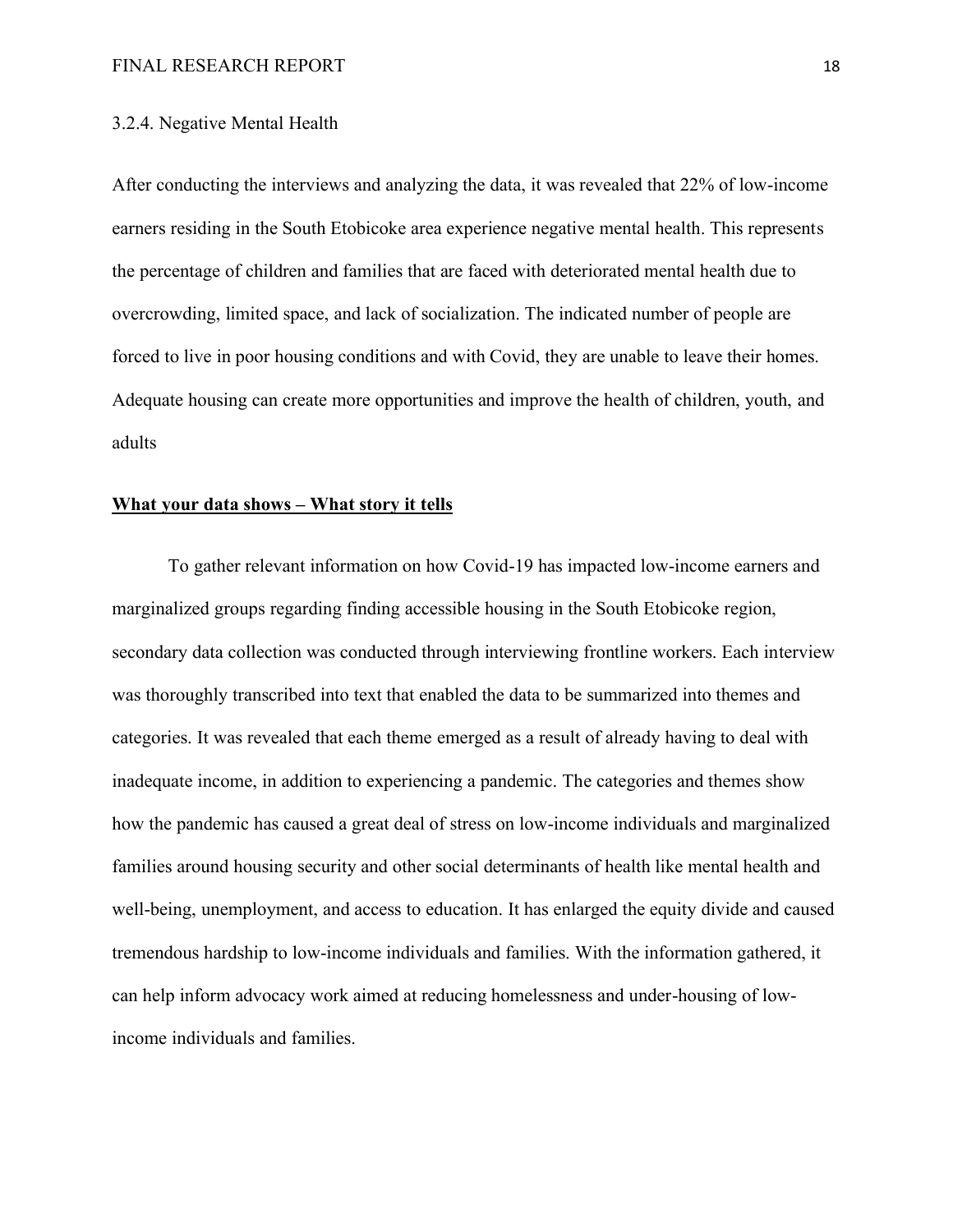## **Contributions of This Research/Recommendations (To Partner Agency)**

One contribution of this research/recommendation to LAMP Community Health Center (Our partner) is that the findings of this research project can inform advocacy work. LAMP Community Health Center can use these research findings to create awareness about the issues of lack of affordable housing that low-income individuals residing in South Etobicoke face. These research findings can show the difficulties low-income South Etobicoke individuals are facing regularly and how these issues are also affecting the mental health of children.

Another contribution of this research/recommendation to LAMP Community Health Center is that it helps LAMP Community Health Center to build relationships with other service providers and at the same time helping to inform these agencies about the 3 years research project they are working on. Carrying out this research and having multiply agencies' frontline workers participate in this research project helps to inform them about what LAMP Community Health Center is doing at the moment. This can help bring about collaboration in the future.

## **Limitations of Research**

 During the data collection, the sample size and limited access to data did cause limitation to the research findings. For example, the researcher only had limited access to interview one staff member in each organization when there are many other frontline workers who have direct contact with the target population; this creates a limitation to results. Another thing that also caused a constraint on the research was due to COVID, the researcher could not get a piece of direct information on the housing crisis from the target population who have a lived-in experience, and this gave a less representation of the population.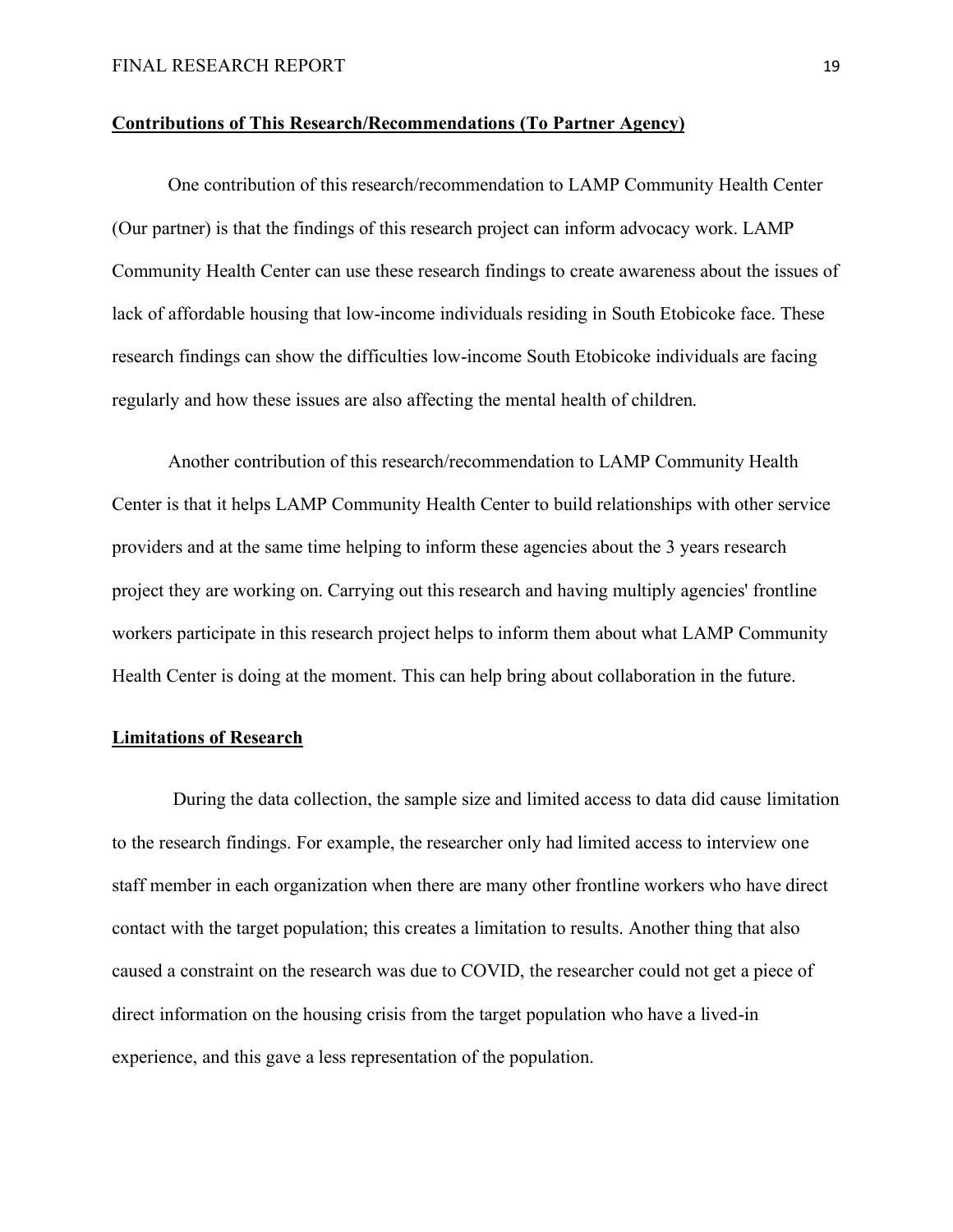## **Directions for Future Research**

As a group, we have gone through a long process to get our research to where it is today. For future research, it would be extremely beneficial for the entire partnering project with LAMP to diversify information. Getting the values and opinions of residents on the housing crisis. As well, to generate more information the project would benefit from by getting a wider variety of community support. What this means is, to get more organizations involved in the collecting of data to generate unbiased and well-rounded results.

 During the research findings, our group was looking forward to getting a direct response from the target population who have lived- in-experience with a housing problem and also the partner agency LAMP, need to collaborate with many other agencies to have more access to information regarding housing because when we did outreach it was hard to find an organization that offered housing services to low-income earners in the South Etobicoke area.

## **What Were You Not Able to Find Out That Would Help Your Partner?**

As a group, we were not able to find consistent interviewee demographics. We feel as though we wanted more information from more specific community partners. Although we did generate rich content that greatly benefited the project, it would have been a greater success if we could have found more interview participants. With that being said, it was not from a lack of trying. We reached out to many organizations but were unable to secure an interview. This is one aspect of the project that we did not help our partner with.

# **If You Had Infinite Amount of Time What New Or Unanswered Questions Do You Still Have, What Do You Wonder About Related To Your Topic,**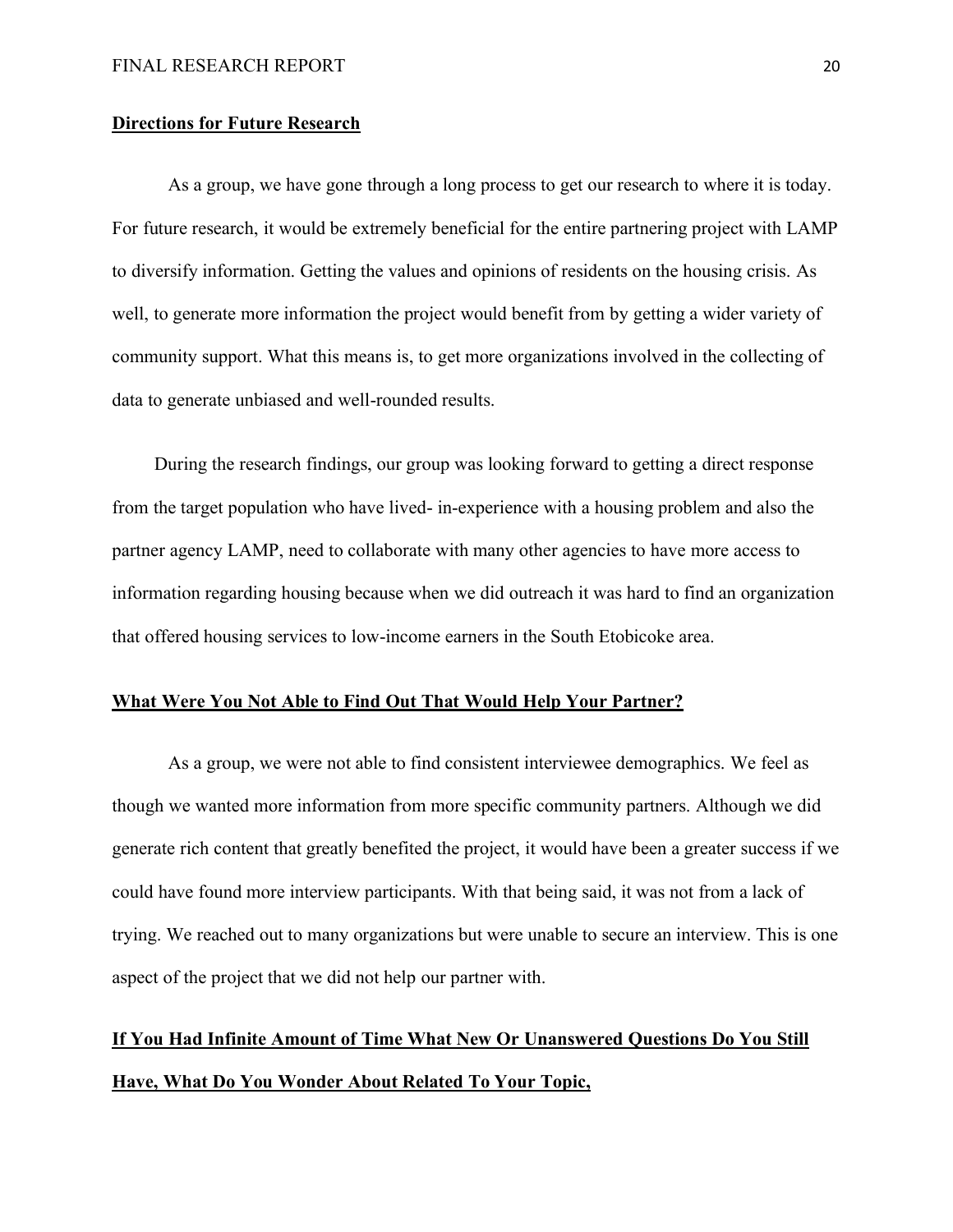One thing that comes to mind regarding unanswered questions is how long-lasting of an impact will Covid-19 have on affordable housing? Will the impact be prolonged or is there light at the end of the tunnel? The housing market was getting progressively worse even before the pandemic. The pandemic did exponentially speed up that process. Time will only tell us, how deep and long-lasting the impact will be.

One of the things that come to mind regarding the unanswered question would be what has the Toronto community housing and the government put in place to ensure that all the substandard apartments or buildings are renovated? Also, how can they create more adequate housing for low-income earners?

Another thing that comes to mind regarding unanswered questions is, what is the best approach for the provision of low-cost housing that practically targets low-income earners and what factors are shaping or responsible for the continued increase of rent prices in South Etobicoke?

Another question that comes to mind regarding unanswered questions is that do lowincome earners of South Etobicoke have access to contact local authorities and formally make complaints about the poor living housing conditions and lack of affordable housing that they are faced with? One thing that we wonder about related to this research project topic is how rent prices will be in ten years from now. If people are having serious difficulty having access to affordable housing, when the population of Canada increases substantially, will rent prices be worse or better than it currently is.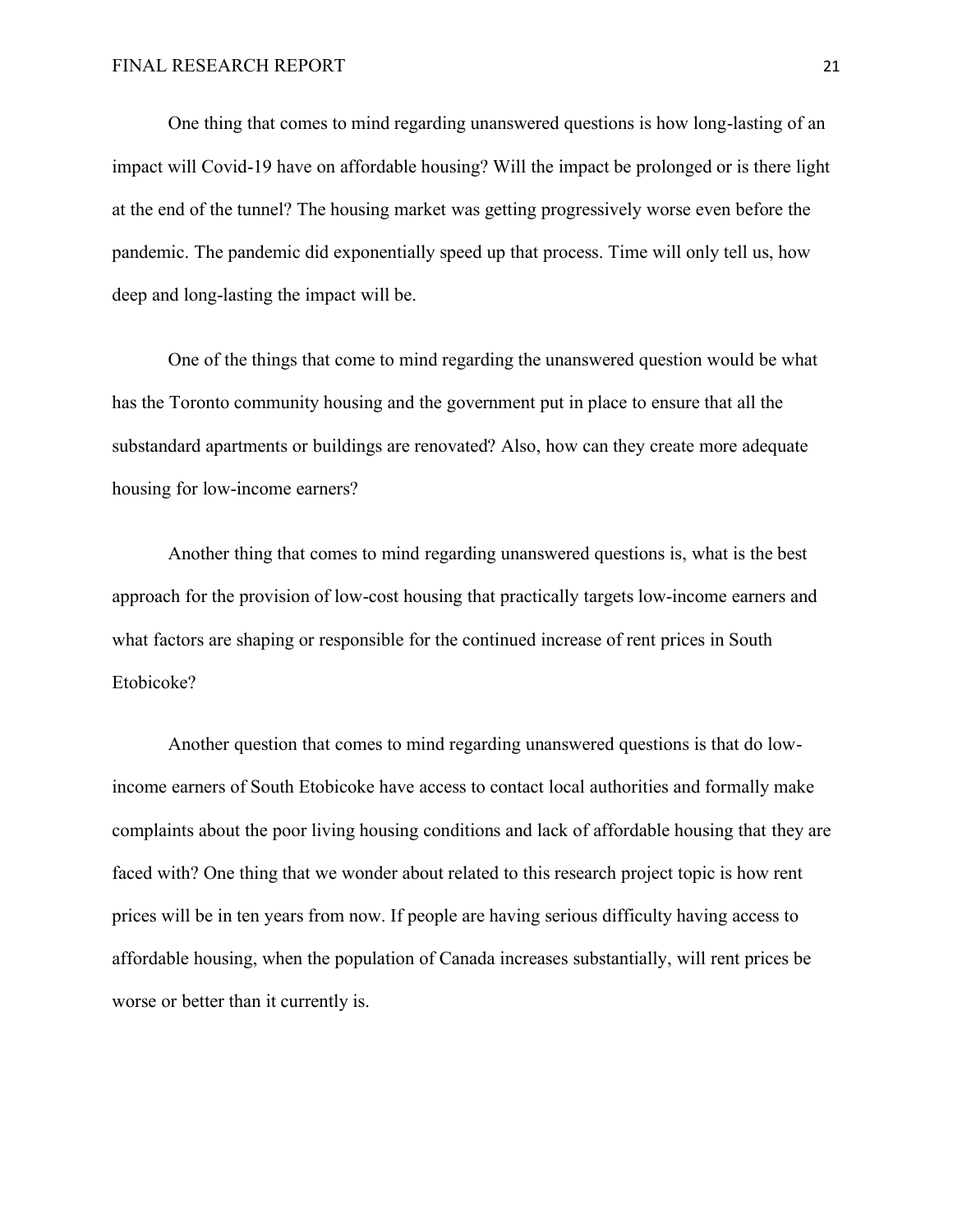Another thing that we wonder about related to this research project topic is how can the construction sector be influenced in a way that they can begin to play a major role in terms of building adequate and affordable housing in low-income communities.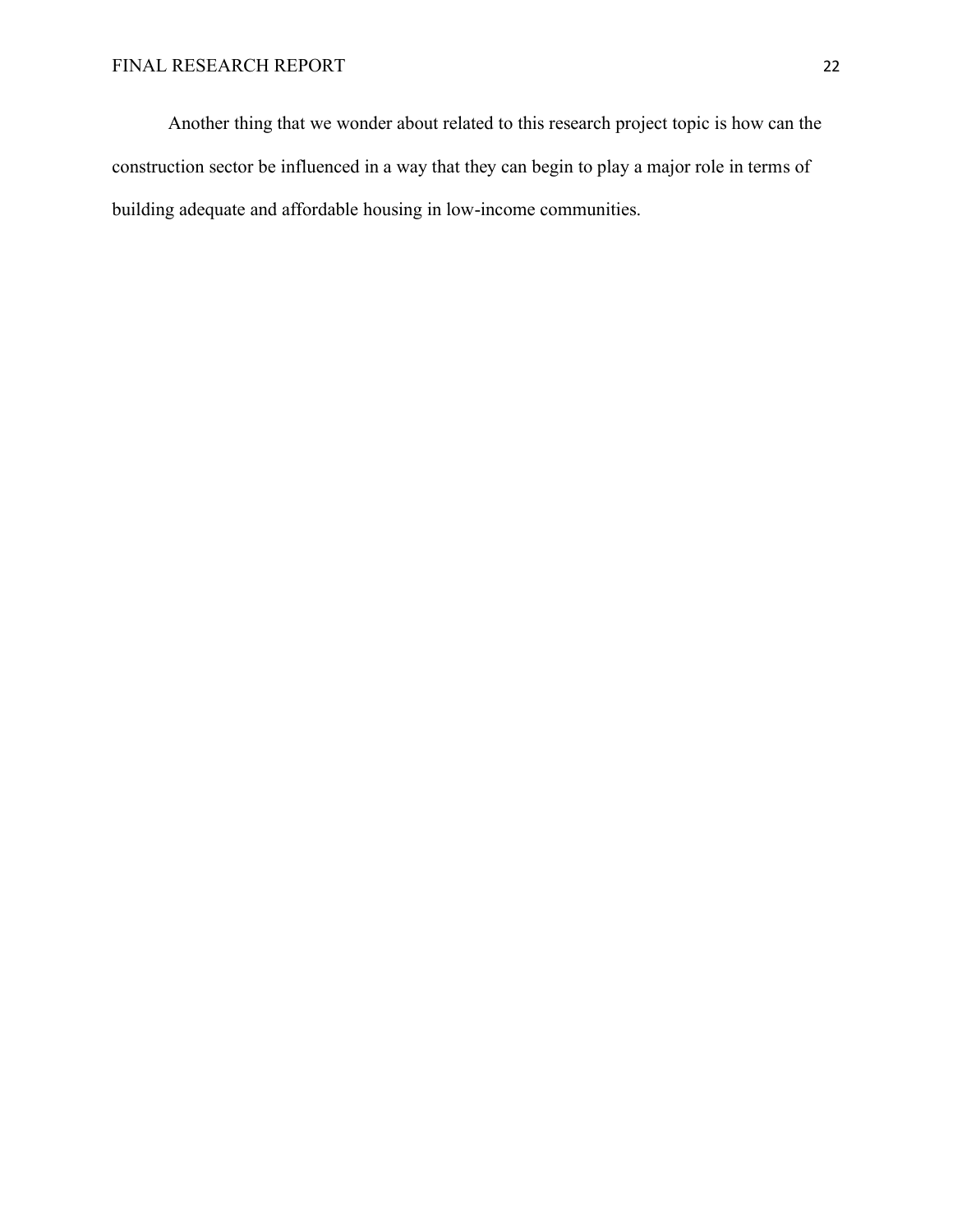#### References

- Alyona, M. (2020). Coding Qualitative Data: How to Code Qualitative Research. Insights by Thematic.https://getthematic.com/insights/coding-qualitative-data/
- Atkinson, R. and Flint, J. (2001), "Accessing hidden and hard-to-reach populations: snowball research strategies", Social Research Update, Vol. 33, pp. 1-5.
- Baltar, F., & Brunet, I. (2012). Social research 2.0: virtual snowball sampling method using Facebook. Internet Research, 22(1), 57-74. doi:http://dx.doi.org.ezproxy.humber.ca/10.1108/10662241211199960
- Brain & Behavior Research Foundation. (2018). *Homelessness and Mental Illness: A Challenge to Our Society.* Retrieved from https://www.bbrfoundation.org/blog/homelessness-andmental-illness-challenge-our-society
- Canadian Mental Health Association. (2020). Mental health: what is it, really?. Retrieved November 29, 2020, from https://cmha.ca/blogs/mental-health-what-is-it-really
- Canada, H. (2020, February 18). Government of Canada. Retrieved from https://www.canada.ca/en/health-canada/services/food-nutrition/food-nutritionsurveillance/health-nutrition-surveys/canadian-community-health-surveycchs/household-food-insecurity-canada-overview.html
- Canada Mortgage and Housing Corporation. (2020). Core housing need (census-based and NHSbased housing indicators and data). Retrieved November 29, 2020, from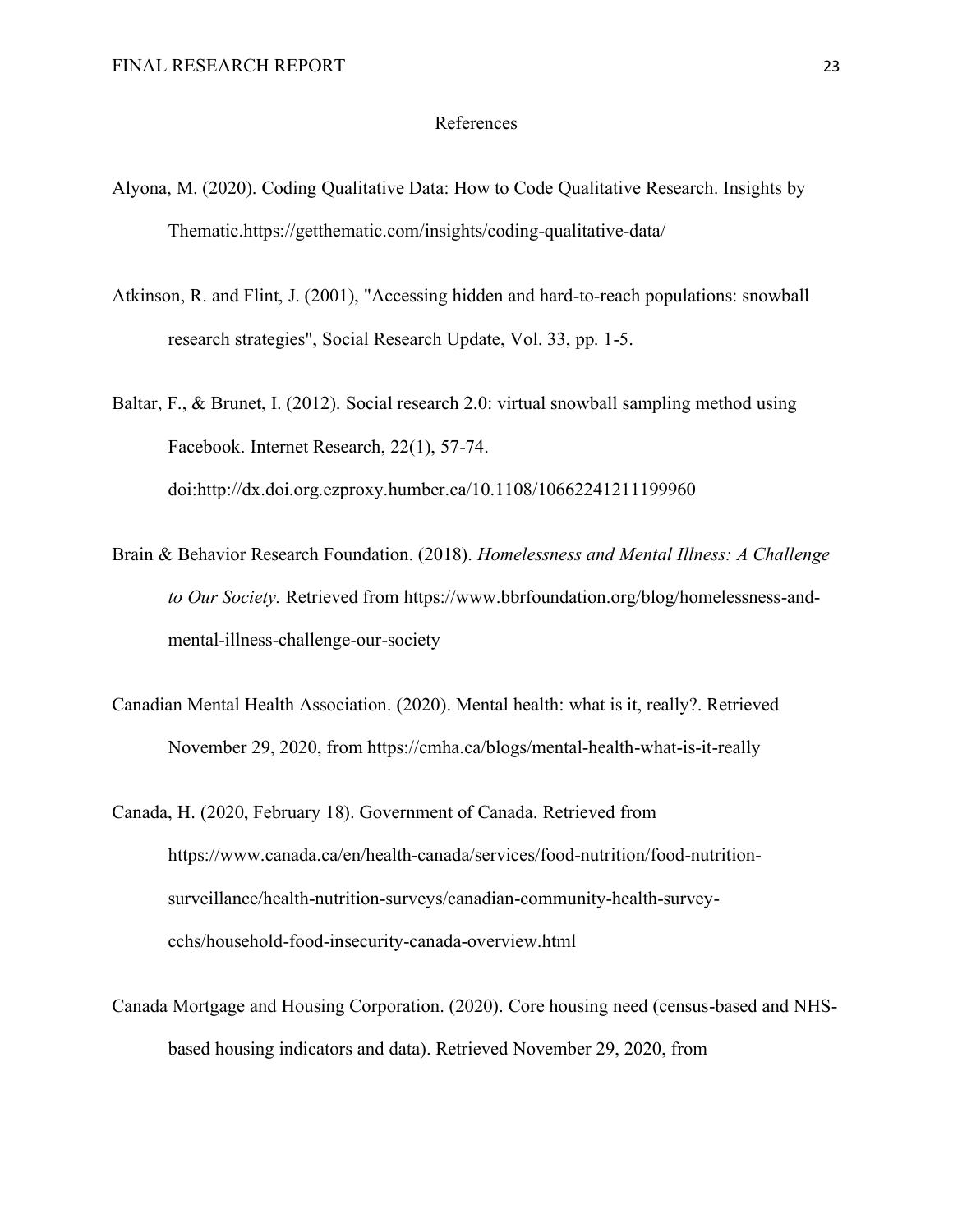[https://www03.cmhc-schl.gc.ca/hmip-](https://www03.cmhc-schl.gc.ca/hmip-pimh/en/TableMapChart/CoreHousingNeedMethodology)

[pimh/en/TableMapChart/CoreHousingNeedMethodology](https://www03.cmhc-schl.gc.ca/hmip-pimh/en/TableMapChart/CoreHousingNeedMethodology)

- Canadian Centre for Policy Alternative. (2019). *Unaccommodating Rental Housing Wage in Canada*. Retrieved from<https://www.policyalternatives.ca/unaccommodating>
- Claveau, J. (2020). *The Canadian Housing Survey, 2018: core housing need of renter households living in social and affordable housing*. Retrieved from <https://www150.statcan.gc.ca/n1/pub/75f0002m/75f0002m2020003-eng.htm>
- Denzin, N., K., & Lincoln, Y., K. (2017). The Sage Handbook of Qualitative Research. (fifth edition). SAGE Publications, Inc.
- Fraser, B., Pierse, N., Chrisholm, E., & Cook, H. (2019). LGBTIQ+ Homelessness: A Review of the Literature. Environmental Research and Public Health, 16(15), 2677.https://www.mdpi.com/1660-4601/16/15/2677
- Government of Canada, I. A. (2019, September 23). TCPS 2 (2018) Chapter 1: Ethics Framework. Retrieved from https://ethics.gc.ca/eng/tcps2-eptc2\_2018\_chapter1chapitre1.html#a
- Government of New Brunswick Canada. (2009). Economic and social inclusion corporation: what is poverty?. Retrieved November 29, 2020, from https://www2.gnb.ca/content/gnb/en/departments/esic/overview/content/what is poverty. html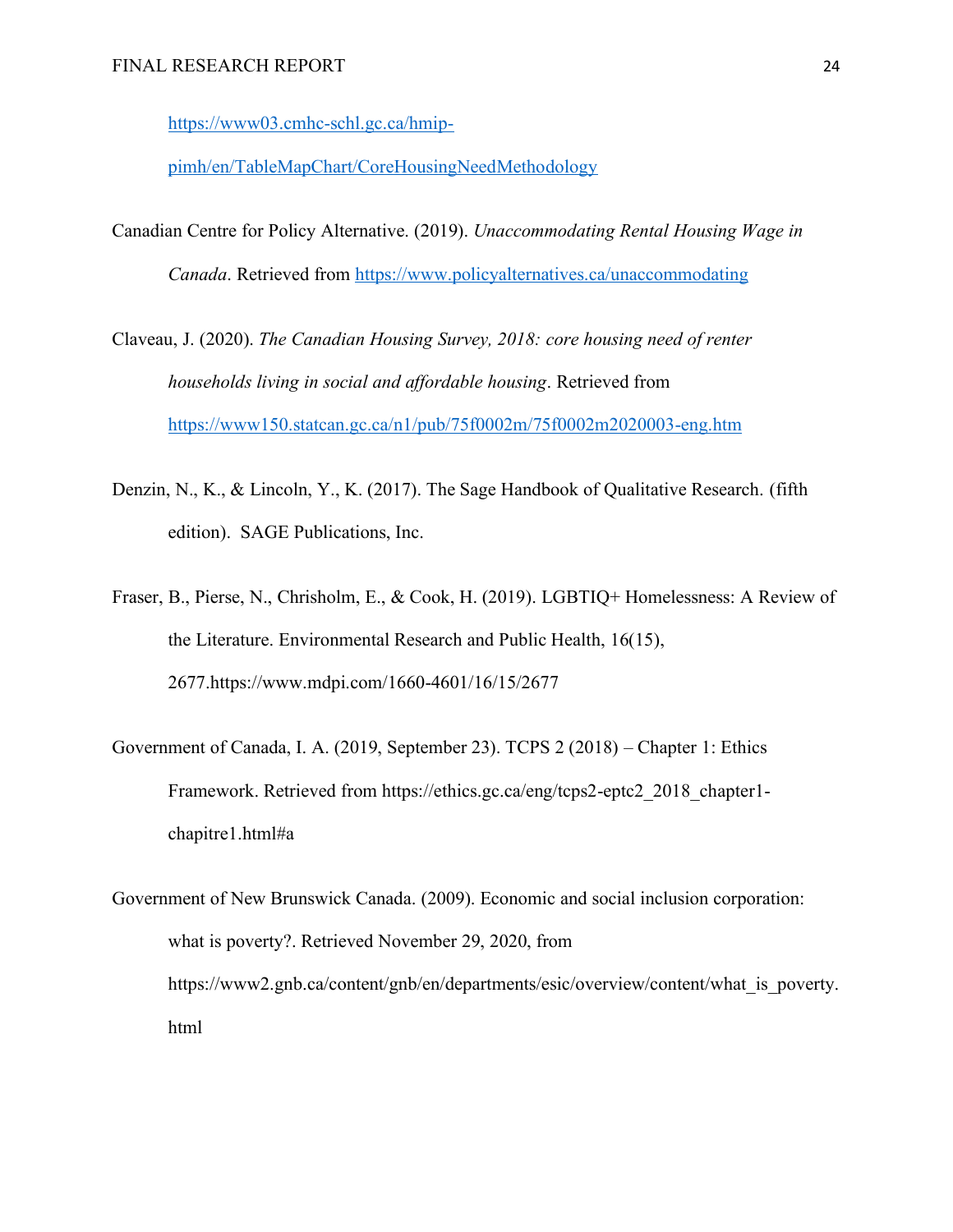- Hague, P. N., Hague, N., & Morgan, C. (2013). Market research in practice: How to get greater insight from your market (Second;2nd; ed.). London: Kogan Page.
- Hammarberg, K., Kirkman, M., & de Lacey, S. (2016, January). Qualitative research methods: when to use them and how to judge them. Oxford Academic.https://academic.oup.com/humrep/article/31/3/498/2384737
- Homeless Hub. (2019). What is homelessness: homelessness defined. Retrieved November 29, 2020, from [https://www.homelesshub.ca/about-homelessness/homelessness-101/what](https://www.homelesshub.ca/about-homelessness/homelessness-101/what-homelessness)[homelessness](https://www.homelesshub.ca/about-homelessness/homelessness-101/what-homelessness)
- HomelessHub. (2021). *Poverty Hub a Canadian Poverty Institute initiative: food security*. Retrieved from<https://www.homelesshub.ca/povertyhub/basic-needs/food-security>
- Humber College of Applied Research & Innovation. (2020). Research Ethics at Humber: Consent Form. Retrieved November 25, 2020, from https://www.humber.ca/research/wpcontent/uploads/2020/01/REB-Consent-Form-Guidelines-2020-01-21.pdf
- Humber College of Applied Research & Innovation. (2020). Research Ethics at Humber. Retrieved November 25, 2020, from https://www.humber.ca/research/reb/#hero\_banner
- John Dudovskiy. (n.d). Epistemology. Business Research Methodology.https://researchmethodology.net/research-philosophy/epistomology/
- Kneebone, R. (2018). Housing, homelessness, and poverty. The School of Public Policy Publications (SPPP), 11

doi:http://dx.doi.org.ezproxy.humber.ca/10.11575/sppp.v11i0.43293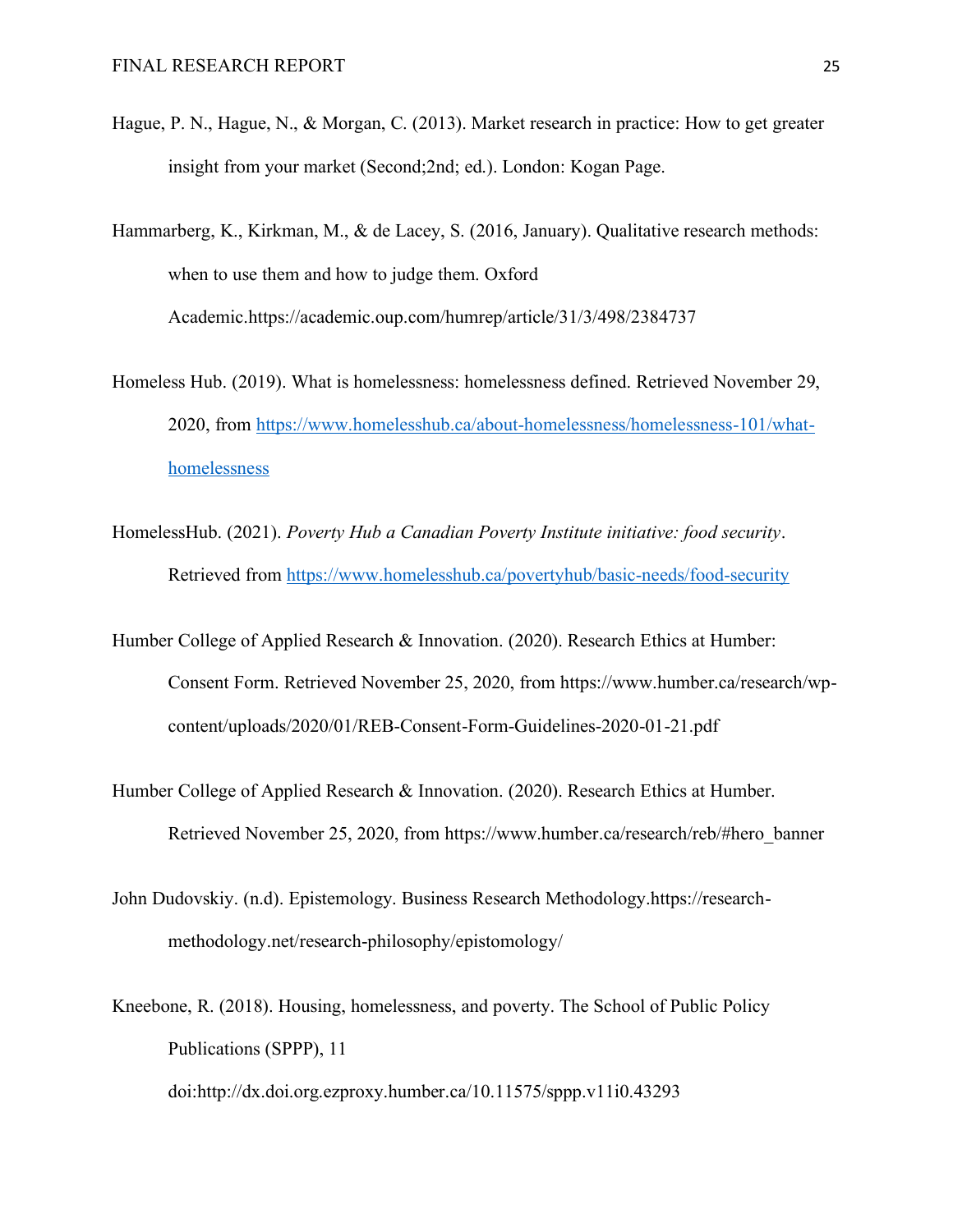- Law, J. (2018). eviction. In Law, J. (Ed.), A Dictionary of Law. : Oxford University Press. Retrieved 24 Mar. 2021, from https://www-oxfordreferencecom.ezproxy.humber.ca/view/10.1093/acref/9780198802525.001.0001/acref-9780198802525-e-1427.
- Leviten-Reid, C., & Parker, B. (2018). Left out? Housing insecurity for one-person, low-income, non-senior households in Cape Breton Regional Municipality. The Canadian Geographer, 62(4), 470-481. [https://web-a-ebscohost](https://web-a-ebscohost-com.ezproxy.humber.ca/ehost/pdfviewer/pdfviewer?vid=0&sid=12240843-f753-4b24-a449-1f6ce132ea76%40sdc-v-sessmgr01)[com.ezproxy.humber.ca/ehost/pdfviewer/pdfviewer?vid=0&sid=12240843-f753-4b24](https://web-a-ebscohost-com.ezproxy.humber.ca/ehost/pdfviewer/pdfviewer?vid=0&sid=12240843-f753-4b24-a449-1f6ce132ea76%40sdc-v-sessmgr01) [a449-1f6ce132ea76%40sdc-v-sessmgr01](https://web-a-ebscohost-com.ezproxy.humber.ca/ehost/pdfviewer/pdfviewer?vid=0&sid=12240843-f753-4b24-a449-1f6ce132ea76%40sdc-v-sessmgr01)
- Macdonald, D. (2019). *Unaccommodating Rental Housing Wage in Canada*. Retrieved from [https://www.policyalternatives.ca/sites/default/files/uploads/publications/National%20Of](https://www.policyalternatives.ca/sites/default/files/uploads/publications/National%20Office/2019/07/Unaccommodating%20-%20Rental%20Wage%20in%20Canada.pdf) [fice/2019/07/Unaccommodating%20-%20Rental%20Wage%20in%20Canada.pdf](https://www.policyalternatives.ca/sites/default/files/uploads/publications/National%20Office/2019/07/Unaccommodating%20-%20Rental%20Wage%20in%20Canada.pdf)
- Management, L. A. (n.d.). Legal and Risk Management. Retrieved from [https://humber.ca/legal](https://humber.ca/legal-and-risk-management/policies/academic/ethical-conduct-for-research-involving-humans-policy.html)[and-risk-management/policies/academic/ethical-conduct-for-research-involving-humans](https://humber.ca/legal-and-risk-management/policies/academic/ethical-conduct-for-research-involving-humans-policy.html)[policy.html](https://humber.ca/legal-and-risk-management/policies/academic/ethical-conduct-for-research-involving-humans-policy.html)
- Mastroianni, J. (2020, November 5). There's no such thing as affordable housing in Toronto: as COVID creates urgency around homelessness, frontline workers say the affordable housing solutions fail to address the root causes. *Now Toronto.*

<https://nowtoronto.com/news/affordable-housing-crisis-toronto-homelessness>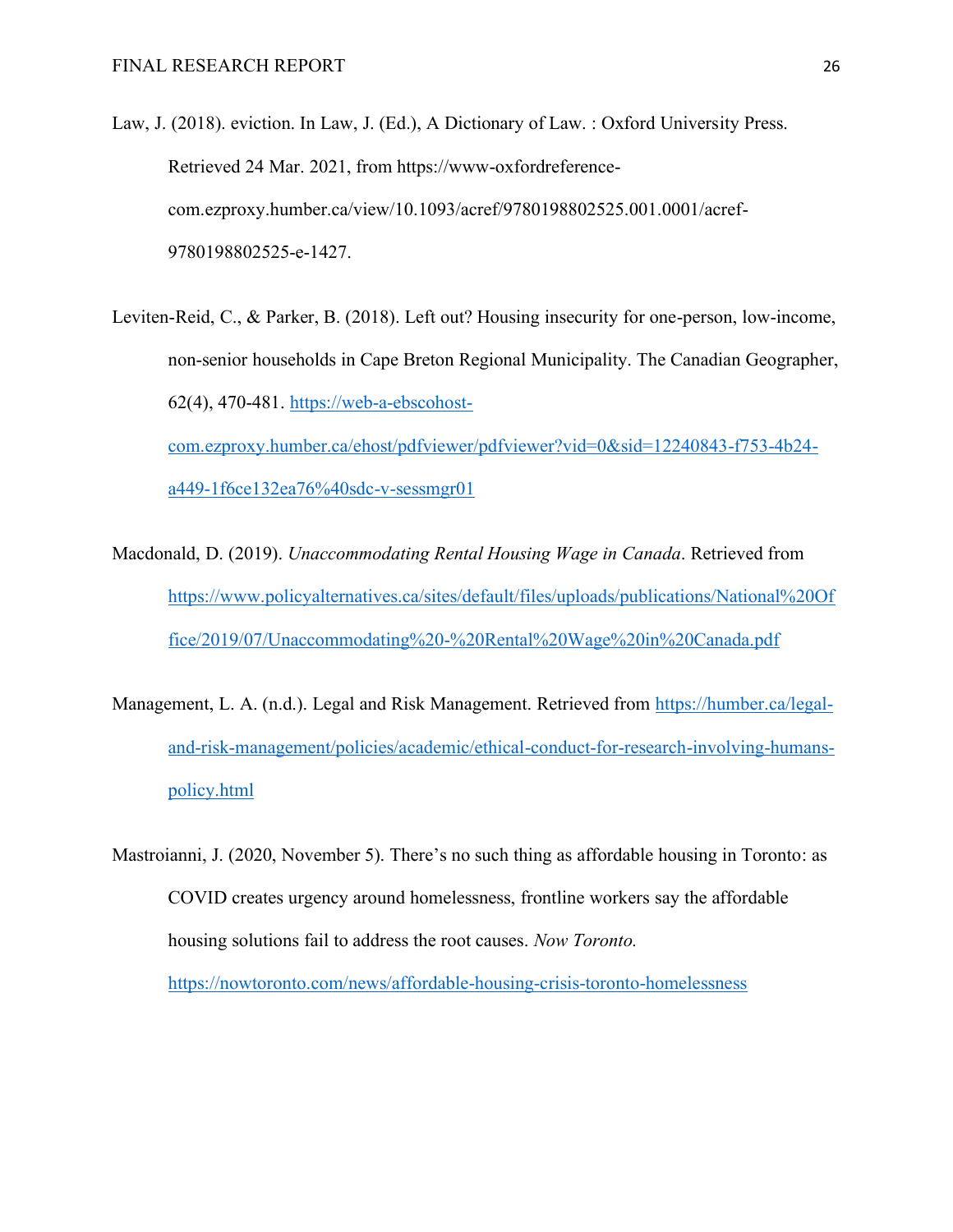- Mensah, J., Williams, C. (2014). Cultural Dimensions of African Immigrant Housing in Toronto. A Qualitative Insight. Housing Studies. Volume 29(3), 438-455. <http://dx.doi.org/10.1080/02673037.2014.848266>
- Paradis, E. (2016). *Neighbourhood change & building inclusive communities from within: Inadequate Housing & Risk of Homelessness Among Families in Toronto's Aging Rental Buildings.* Retrieved from [http://neighbourhoodchange.ca/inadequate-housing-risk-of](http://neighbourhoodchange.ca/inadequate-housing-risk-of-homelessness-among-families-in-torontos-aging-rental-buildings/)[homelessness-among-families-in-torontos-aging-rental-buildings/](http://neighbourhoodchange.ca/inadequate-housing-risk-of-homelessness-among-families-in-torontos-aging-rental-buildings/)
- Paradis, E., Wilson, R. & Logan, J. (2014). *Nowhere Else to Go: Inadequate Housing & Risk of Homelessness Among Families in Toronto's Aging Rental Buildings.* Retrieved from [http://neighbourhoodchange.ca/documents/2014/04/paradis-et-al-2014-nowhere-else-to](http://neighbourhoodchange.ca/documents/2014/04/paradis-et-al-2014-nowhere-else-to-go-inadequate-housing-risk-of-homelessness-among-families-in-torontos-aging-rental-buildings-rp231.pdf)[go-inadequate-housing-risk-of-homelessness-among-families-in-torontos-aging-rental](http://neighbourhoodchange.ca/documents/2014/04/paradis-et-al-2014-nowhere-else-to-go-inadequate-housing-risk-of-homelessness-among-families-in-torontos-aging-rental-buildings-rp231.pdf)[buildings-rp231.pdf](http://neighbourhoodchange.ca/documents/2014/04/paradis-et-al-2014-nowhere-else-to-go-inadequate-housing-risk-of-homelessness-among-families-in-torontos-aging-rental-buildings-rp231.pdf)
- Pomeroy, S., & Bissonnette, M., M. (2016, March). Non-Housing Outcomes of Affordable Housing. Retrieved from https://carleton.ca/cure/wpcontent/uploads/Non\_Housing\_Outcomes\_of\_Affordable\_Housing.pdf
- Programs & Services. (n.d.). Retrieved from https://lampchc.org/about-us/mission-vision-beliefs/
- Raymond, J., Wheeler, W., Brown, M. (2011). Inadequate and unhealthy housing, 2007 and 2009. CDC: Centers for Disease Control and Prevention, 60(1), 21-27. https://www.cdc.gov/mmwr/preview/mmwrhtml/su6001a4.htm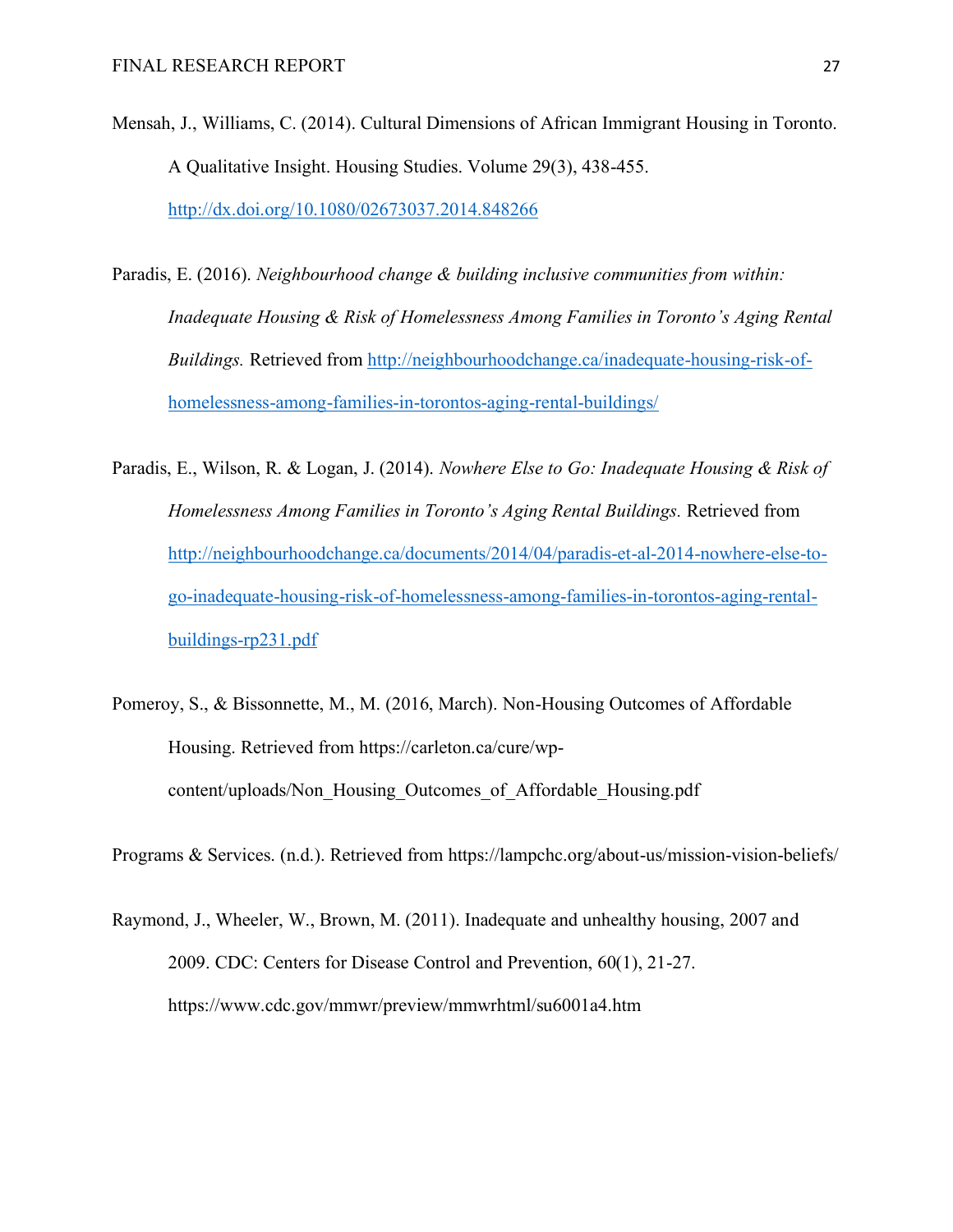- Saunders, B., Sim, J., Kingstone, T., Baker, S., Waterfield, J., Bartlam, B., Burroughs, H., & Jinks, C. (2018). Saturation in qualitative research: exploring its conceptualization and operationalization. Quality & quantity,  $52(4)$ ,  $1893-1907$ .https://doi.org/10.1007/s11135-017-0574-8
- Statistics Canada. (2007). Household type.Ottawa, ON: Author. Retrieved from https://www12.statcan.gc.ca/census-recensement/2006/ref/dict/households-menage012 eng.cfm
- Schwandt, T. A. (2015). The Sage dictionary of qualitative inquiry. Los Angeles: SAGE.
- Tarasuk, V., Mitchell, A., & Dachner, N. (2014). *Household food insecurity in Canada 2014: proof food insecurity policy research.* Retrieved from [http://proof.utoronto.ca/wp](http://proof.utoronto.ca/wp-content/uploads/2016/04/Household-Food-Insecurity-in-Canada-2014.pdf)[content/uploads/2016/04/Household-Food-Insecurity-in-Canada-2014.pdf](http://proof.utoronto.ca/wp-content/uploads/2016/04/Household-Food-Insecurity-in-Canada-2014.pdf)
- Taylor, L. (2018, June). Housing And Health: An Overview Of The Literature. Retrieved from <https://www.healthaffairs.org/do/10.1377/hpb20180313.396577/full/>
- Tessier, S. (2012). From Field Notes, to Transcripts, to Tape Recordings: Evolution or Combination? International Journal of Qualitative Methods, 446– 460.https://doi.org/10.1177/160940691201100410
- Toronto Community Housing. (2021). *Subsidized housing (rent-geared-to-income).* Retrieved from<https://www.torontohousing.ca/rent/subsidized-housing>
- Van den Hoonaard, Deborah K. (2018). Qualitative research in action: A Canadian primer (3rd edition). Don Mills, Ontario: Oxford University Press.